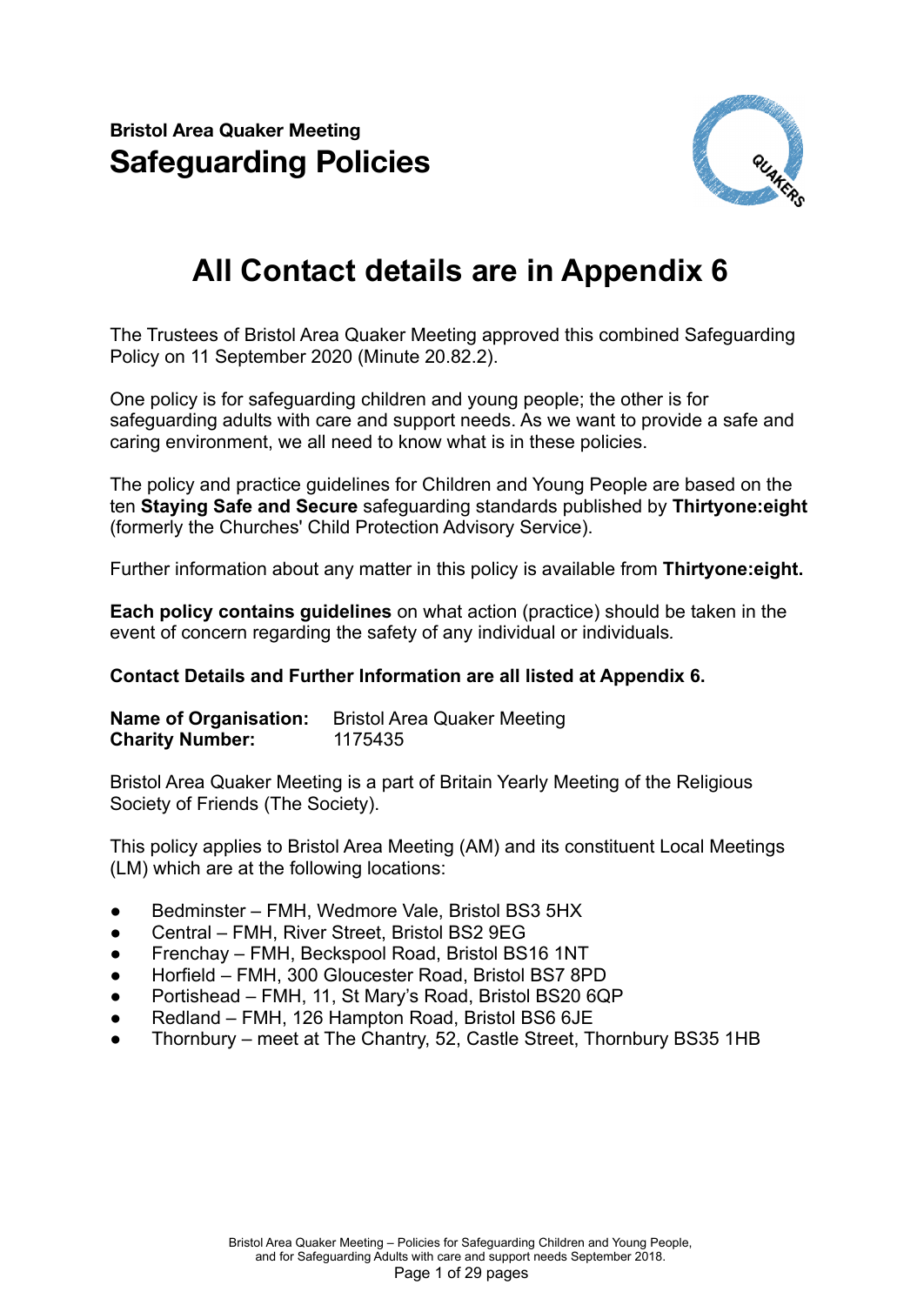## **Contents**

## **Safeguarding Policy for Children and Young People**

| <b>Section 1</b> | <b>Organisation details</b>                                                        |
|------------------|------------------------------------------------------------------------------------|
| <b>Section 2</b> | Recognising and responding appropriately to an allegation<br>or suspicion of abuse |
| <b>Section 3</b> | <b>Prevention</b>                                                                  |
| <b>Section 4</b> | <b>Pastoral care</b>                                                               |

**Section 5 Practice guidelines**

## **Safeguarding Policy – Adults with care and support needs**

|                  | <b>Section 1 Definitions</b>                                                             |
|------------------|------------------------------------------------------------------------------------------|
| <b>Section 2</b> | Recognising possible abuse and neglect                                                   |
| <b>Section 3</b> | Actions where possible abuse is recognised including<br>referral and recording procedure |

**Appendix 1: Area Meeting Safeguarding Statement (Children)**

**Appendix 2: Area Meeting Safeguarding Statement (Adults)**

**Appendix 3: Volunteer Helpers with Children and Young People (Personal Details Form)**

**Appendix 4: Volunteer Helpers with Children and Young People (Reference Request)**

**Appendix 5: Disclosure and Barring Service**

**Appendix 6: Contact Details and Links to Further Information**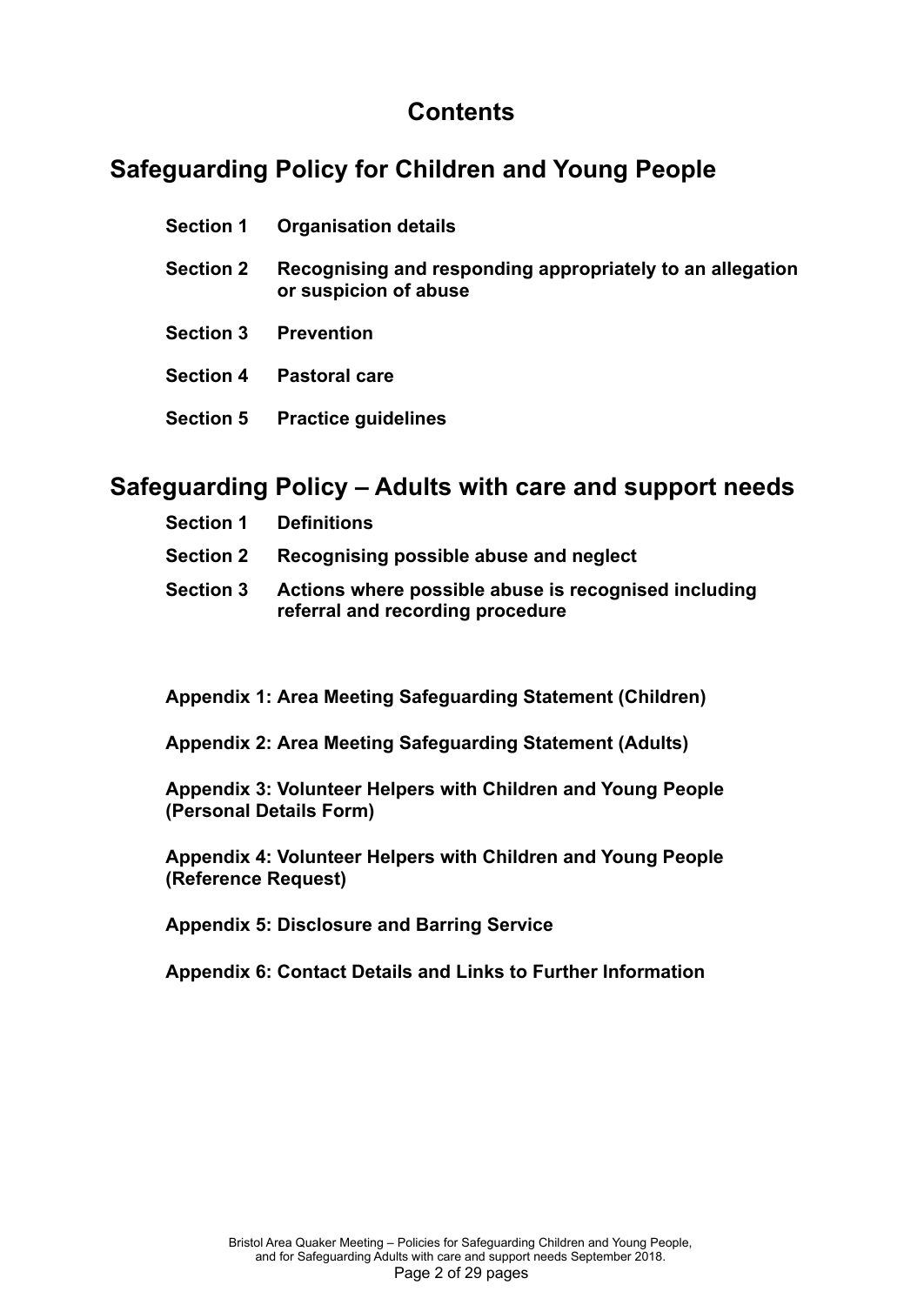# **Safeguarding Policy for Children and Young People**

Any reference in this policy to 'children' means 'children and young people'.

The following is a brief description of our organisation and the type of activities we undertake with children and young people:

- Children and Young People's Meetings at Local Quaker Meetings for Worship
- Area Meeting Quaker Camp
- Nationally and regionally-organised activities including their reports back following the events
- **Local Meeting Day and Residential Events**
- Area Meeting Day and Residential Events

#### **Outings and day trips**

We follow the guidelines in 'Quaker Life Safeguarding' when an outside visit is arranged. A letter, with consent and information forms, is sent to parents. All events are organised by a named responsible adult who will have the names and essential details of all children on the outing. Parents may on occasion be asked to join events to ensure safe care and transport.

A ratio of 1**:**3 adults to children for under-5s, and 1**:**8 for over-5s should be regarded as the minimum, though consideration must be given to the age mix and maturity of the children, and to the type of activity. A short walk along a road needs more supervision than when the time is all spent in a field or garden. However small the group may be, at least two responsible adults must accompany the children.

**Area Meeting Events:** These might be a picnic, activity or outing and will usually be organised by the AM children's advocate in consultation with the LM where the event is to be held. All such activities will need to fulfil the Meeting's responsibilities for meeting safely.

**Longer/Residential Events:** Specific boundaries will be negotiated with young people regarding legal and illegal substance use, and sexual activity. Young people not keeping to these boundaries and rules may be asked to leave the event and their parent/guardian will be informed of the reason for this action.

## **Our commitment**

As a Meeting we recognise the need to provide a safe and caring environment for children and young people. We acknowledge that children and young people can be the victims of physical, sexual and emotional abuse, and neglect. We accept the UN Universal Declaration of Human Rights and the International Covenant of Human Rights, which states that everyone is entitled to "all the rights and freedoms set forth therein, without distinction of any kind, such as race, colour, sex, language, religion, political or other opinion, national or social origin, property, birth or other status". We also concur with the Convention on the Rights of the Child which states that children should be able to develop their full potential, free from hunger and want, neglect and abuse. They have a right to be protected from "all forms of physical or mental violence, injury or abuse, neglect or negligent treatment or exploitation, including sexual abuse, while in the care of parent(s), legal guardian(s), or any other person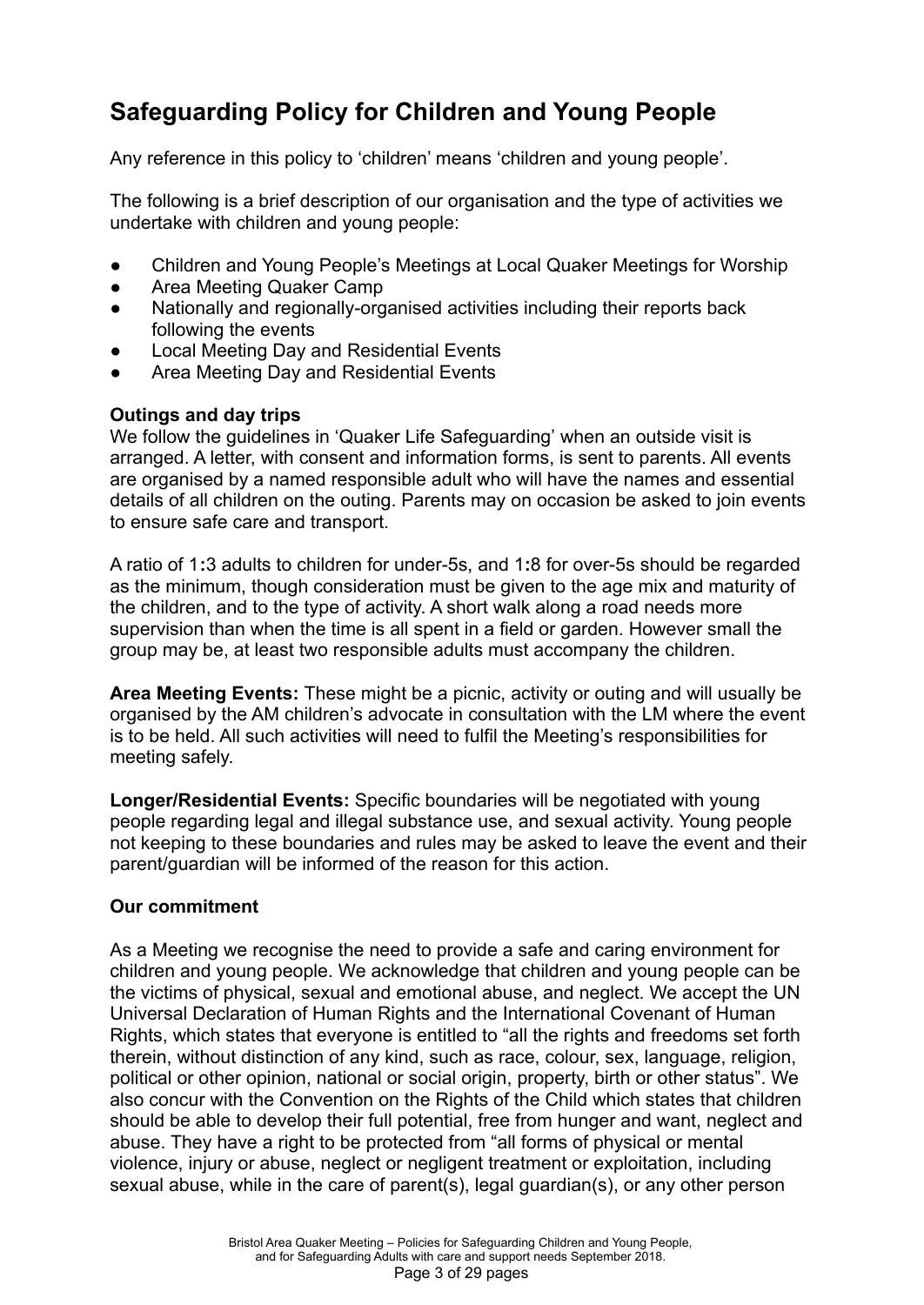who has care of the child." As a Meeting we have therefore adopted the procedures set out in this safeguarding policy in accordance with statutory guidance. We are committed to build constructive links with statutory and voluntary agencies involved in safeguarding.

The policy and attached practice guidelines are based on the ten **Staying Safe and Secure** safeguarding standards published by **Thirtyone:eight.**

### **Bristol Area Quaker Meeting undertakes to:**

- Endorse and follow all national and local safeguarding legislation and procedures, in addition to the international conventions outlined above.
- Provide on-going safeguarding training for all its volunteers and will annually review the policy attached.
- Provide a copy of this policy to each of the seven LMs so it can be made available to anyone upon request.
- Ensure that the premises meet the requirements of the Disability Discrimination Act 1995 and all other relevant legislation, and that they are welcoming and inclusive.
- Appoint Safeguarding Coordinators who will implement the **Thirtyone:eight** 10 Safeguarding Standards in Bristol Area Meeting.
- Maintain its membership of **Thirtyone:eight**.
- Ensure that each local meeting undertakes DBS checks on volunteers who run children's meetings and therefore have unsupervised access to children. These checks will be updated every three years.
- Keep a record of DBS checks, when they are carried out and renewal dates.
- Monitor and review risk assessments on someone attending a Meeting within the AM in any context who is known to have abused children, or there are allegations outstanding of such abuse or risk.
- Listen to children and young people in our Meetings. Ensure they know who to speak to with a concern.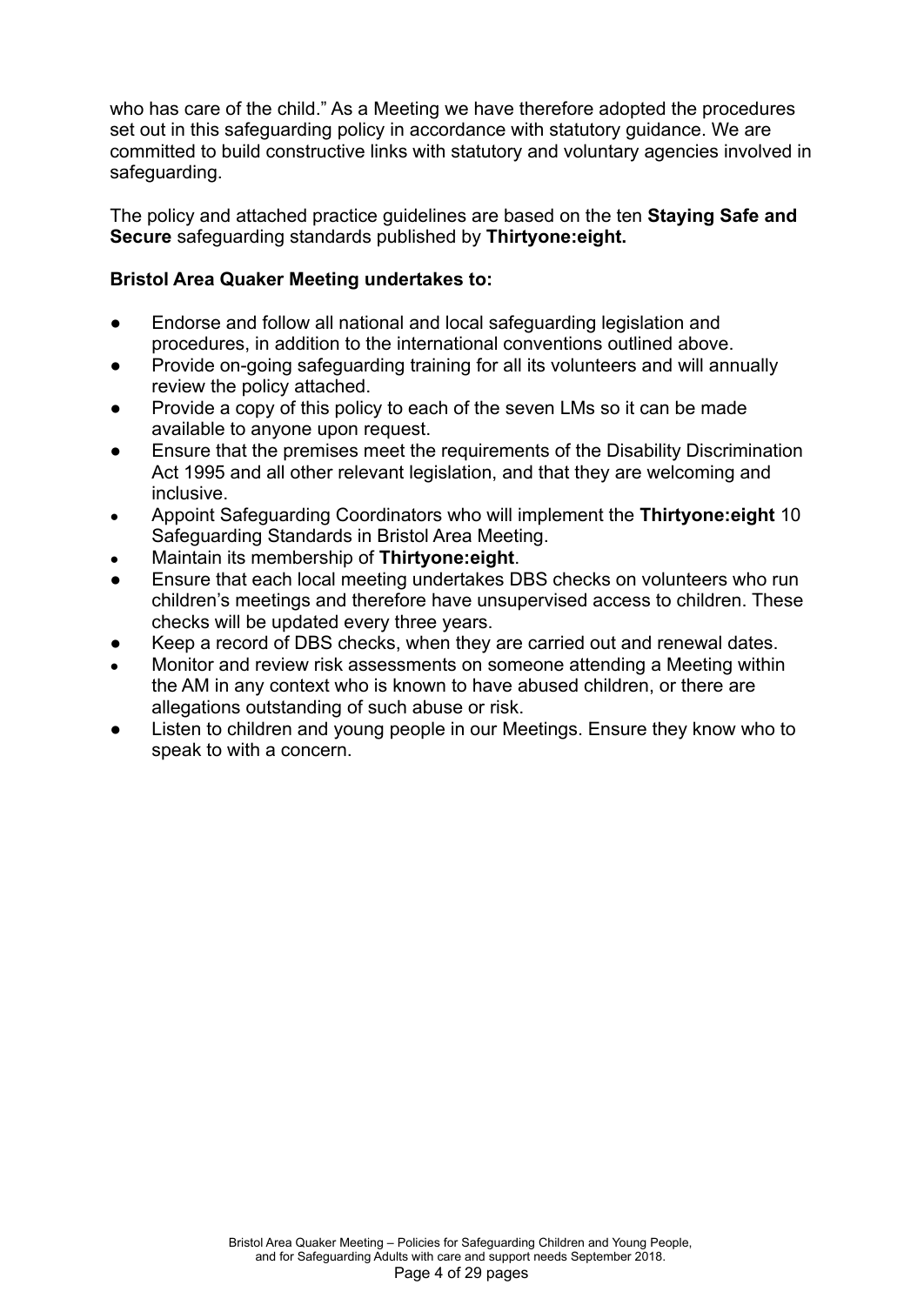#### **Recognising and responding appropriately to an allegation or suspicion of abuse**

#### **Understanding abuse and neglect**

Defining child abuse is a difficult and complex issue. A person may abuse by inflicting harm, or failing to prevent harm. Children in need of protection may be abused within a family, an institution or a community setting. Very often the abuser is known or in a trusted relationship with the child.

### **Statutory Definitions of Abuse (Children)**

Abuse and neglect are forms of maltreatment of a child. Somebody may abuse or neglect a child by inflicting harm, or by failing to act to prevent harm. Children may be abused in a family or in an institutional or community setting; by those known to them or, more rarely, by a stranger. They may be abused by an adult or adults or another child or children.

Child protection legislation throughout the UK is based on the United Nations Convention on the Rights of the Child. Each nation within the UK has incorporated the convention within its legislation and guidance.

The four definitions of abuse set out below are based on the government guidance for England.

#### **Physical Abuse**

Physical abuse may involve hitting, shaking, throwing, poisoning, burning or scalding, drowning, suffocating, or otherwise causing physical harm to a child. Physical harm may also be caused when a parent or carer fabricates the symptoms of, or deliberately induces illness in a child.

#### **Emotional Abuse**

Emotional abuse is the persistent emotional maltreatment of a child such as to cause severe and persistent adverse effects on the child's emotional development. It may involve conveying to children that they are worthless or unloved, inadequate, or valued only insofar as they meet the needs of another person.

It may feature age or developmentally inappropriate expectations being imposed on children. These may include interactions that are beyond the child's developmental capability, as well as overprotection and limitation of exploration and learning, or preventing the child participating in normal social interaction.

It may involve seeing or hearing the ill-treatment of another. It may involve serious bullying causing children frequently to feel frightened or in danger, or the exploitation or corruption of children. Some level of emotional abuse is involved in all types of maltreatment of a child, though it may occur alone.

#### **Sexual Abuse**

Sexual abuse involves forcing or enticing a child or young person to take part in sexual activities, not necessarily involving a high level of violence, whether or not the child is aware of what is happening.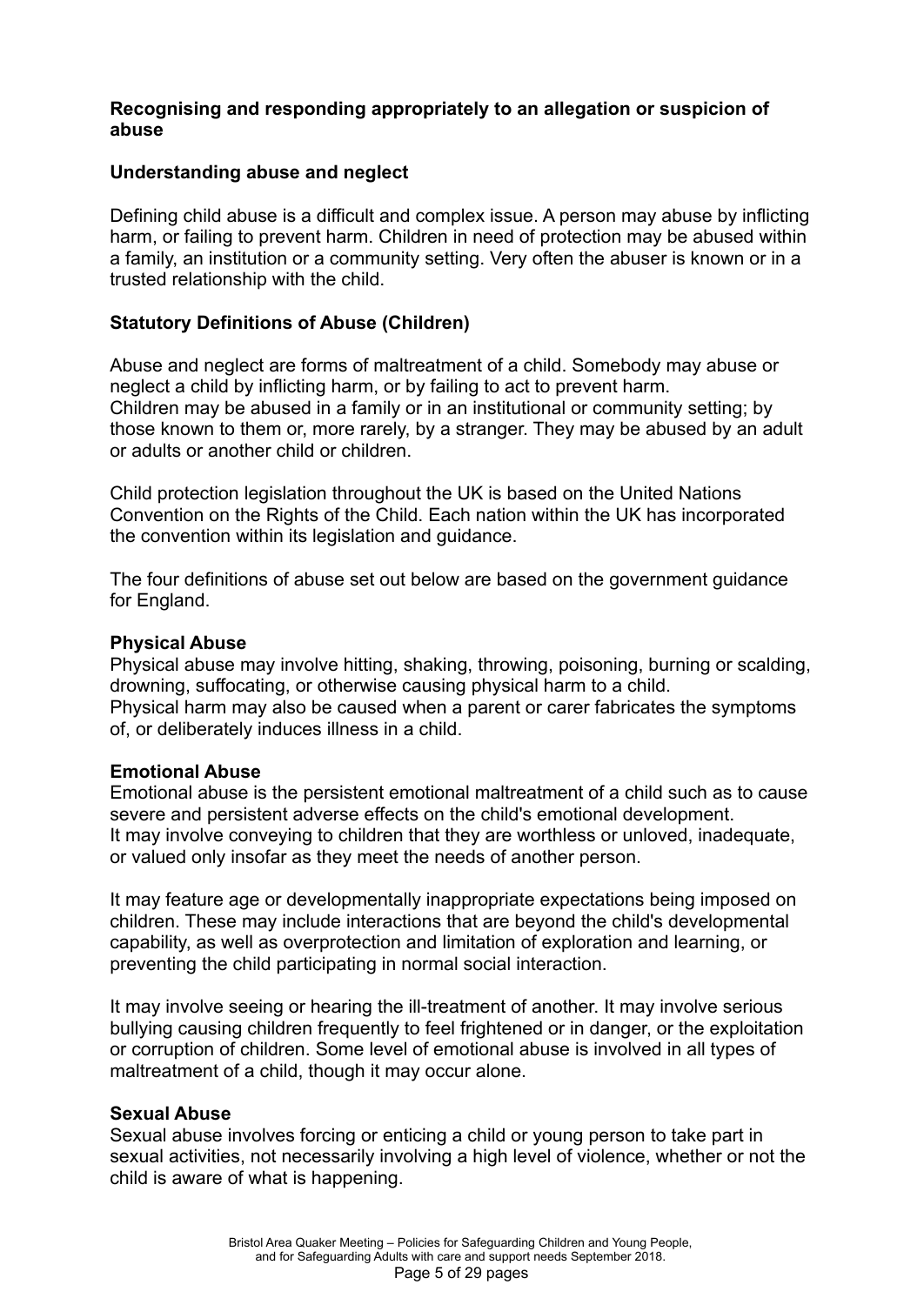The activities may involve physical contact, including assault by penetration (for example, rape or oral sex) or non-penetrative acts such as masturbation, kissing, rubbing and touching outside of clothing. They may also include non-contact activities, such as involving children in looking at, or in the production of, sexual images, watching sexual activities, encouraging children to behave in sexually inappropriate ways, or grooming a child in preparation for abuse (including via the internet).

Sexual abuse is not solely perpetrated by adult males. Women can also commit acts of sexual abuse, as can other children.

#### **Neglect**

Neglect is the persistent failure to meet a child's basic physical and/or psychological needs, likely to result in the serious impairment of the child's health or development. Neglect may occur during pregnancy as a result of maternal substance abuse. Once a child is born, neglect may involve a parent or carer failing to:

- provide adequate food, clothing and shelter (including exclusion from home or abandonment);
- protect a child from physical and emotional harm or danger;
- ensure adequate supervision (including the use of inadequate care-givers); or
- ensure access to appropriate medical care or treatment. It may also include neglect of, or unresponsiveness to, a child's basic emotional needs.

### **Further Definitions of Abuse**

#### **Significant Harm**

This relates to the degree of harm that triggers statutory action to protect a child. It is based on the individual child's health or development compared to that which could reasonably be expected of a similar child e.g. severity of ill treatment, degree and extent of physical harm, duration and frequency of abuse and neglect, premeditation. Department of Health guidance suggests that 'significant' means 'considerable, noteworthy or important.'

#### **Children in Whom Illness is Fabricated or Induced (formerly known as Münchhausen's Syndrome By Proxy)**

This is a form of child abuse in which the parents or carers give false accounts of symptoms in their children and may fake signs of illness (to draw attention to themselves). They seek repeated medical investigations and needless treatment for their children.

#### **Spiritual Abuse (also child abuse linked to belief in** *Spiritual Possession***)**

Linked with emotional abuse, spiritual abuse could be defined as an abuse of power, often done in the name of God or religion, which involves manipulating or coercing someone into thinking, saying or doing things without respecting their right to choose for themselves.

Some indicators of spiritual abuse might be a leader who is intimidating and imposes his / her will on other people, perhaps threatening dire consequences or the wrath of God if disobeyed. He or she may say that God has revealed certain things to them and so they know what is right. Those under their leadership are fearful to challenge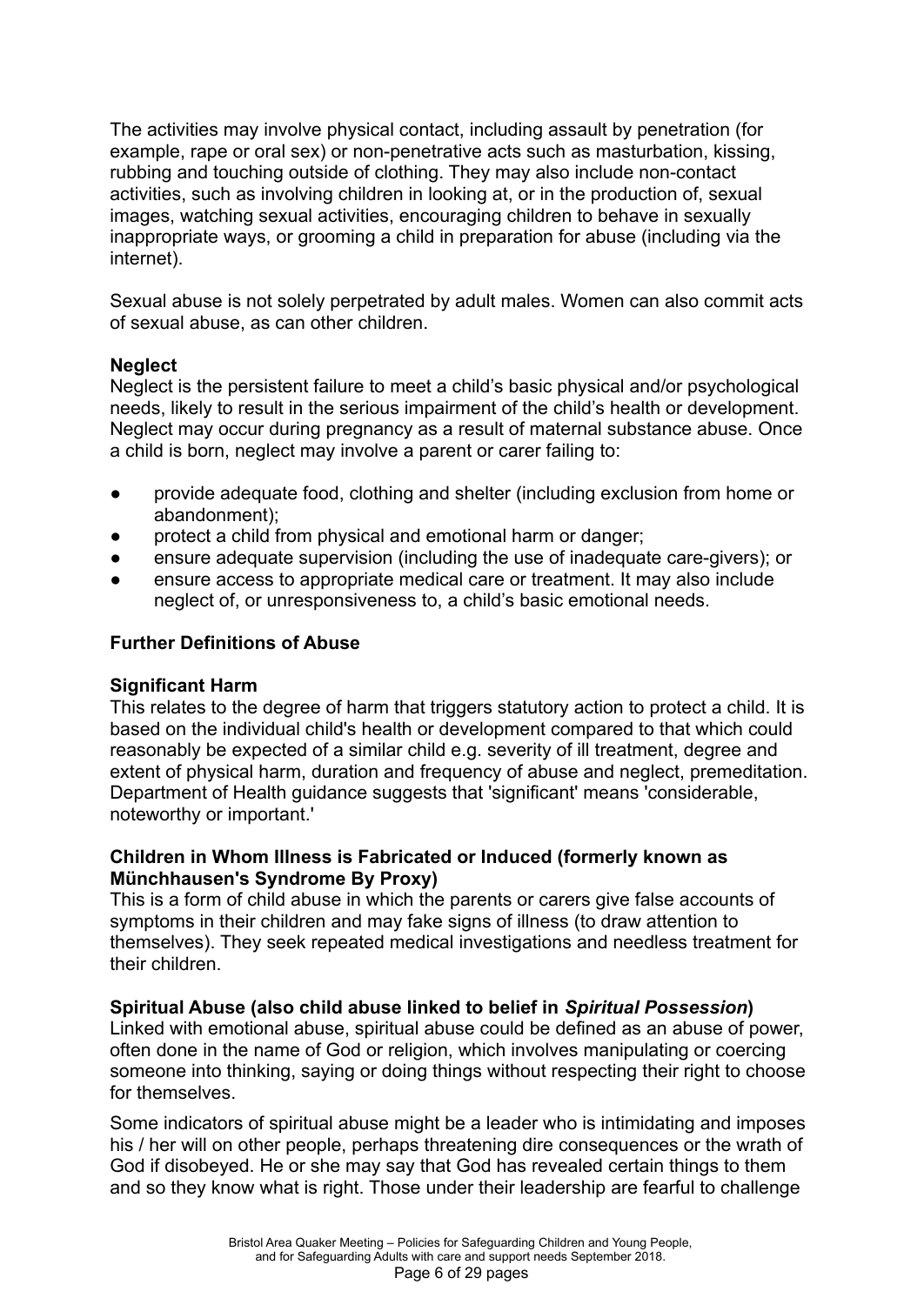or disagree, believing they will lose the leader's (or more seriously God's) acceptance and approval.

#### **Domestic Violence**

The government definition of domestic violence is:

Any incident or pattern of incidents of controlling, coercive or threatening behaviour, violence or abuse between those aged 16 or over who are or have been intimate partners or family members regardless of gender or sexuality. This can encompass but is not limited to the following types of abuse:

- psychological
- physical
- sexual
- financial
- emotional

Controlling behaviour is: a range of acts designed to make a person subordinate and/or dependent by isolating them from sources of support, exploiting their resources and capacities for personal gain, depriving them of the means needed for independence, resistance and escape and regulating their everyday behaviour.

Family members are defined as mother, father, son, daughter, brother, sister and grandparents, whether directly related, in-laws or step-family.

#### **Organised Abuse**

Complex (organised or multiple) abuse may be defined as abuse involving one or more abusers and a number of children. The abusers concerned may be acting in concert to abuse children, sometimes acting in isolation, or may be using an institutional framework or position of authority to recruit children for abuse. Complex abuse occurs both as part of a network of abuse across a family or community, and within institutions such as residential homes or schools.

#### **Child Sexual Exploitation**

Children involved in prostitution and other forms of sexual exploitation should be treated primarily as the victims of abuse, and their needs require careful assessment.

#### **Female Genital Mutilation (FGM)**

The World Health Organization defined FGM as all procedures involving partial or total removal or stitching up of the female genitalia or other injury to the female genital organs whether for cultural or other non-therapeutic reasons. The practice is medically unnecessary, extremely painful and has serious health consequences both at the time the procedure is carried out and in later life.

## **Signs of Possible Abuse (Children & Young People)**

The following signs could be indicators that abuse has taken place but should be considered in context of the child's whole life.

#### **Physical**

Injuries not consistent with the explanation given for them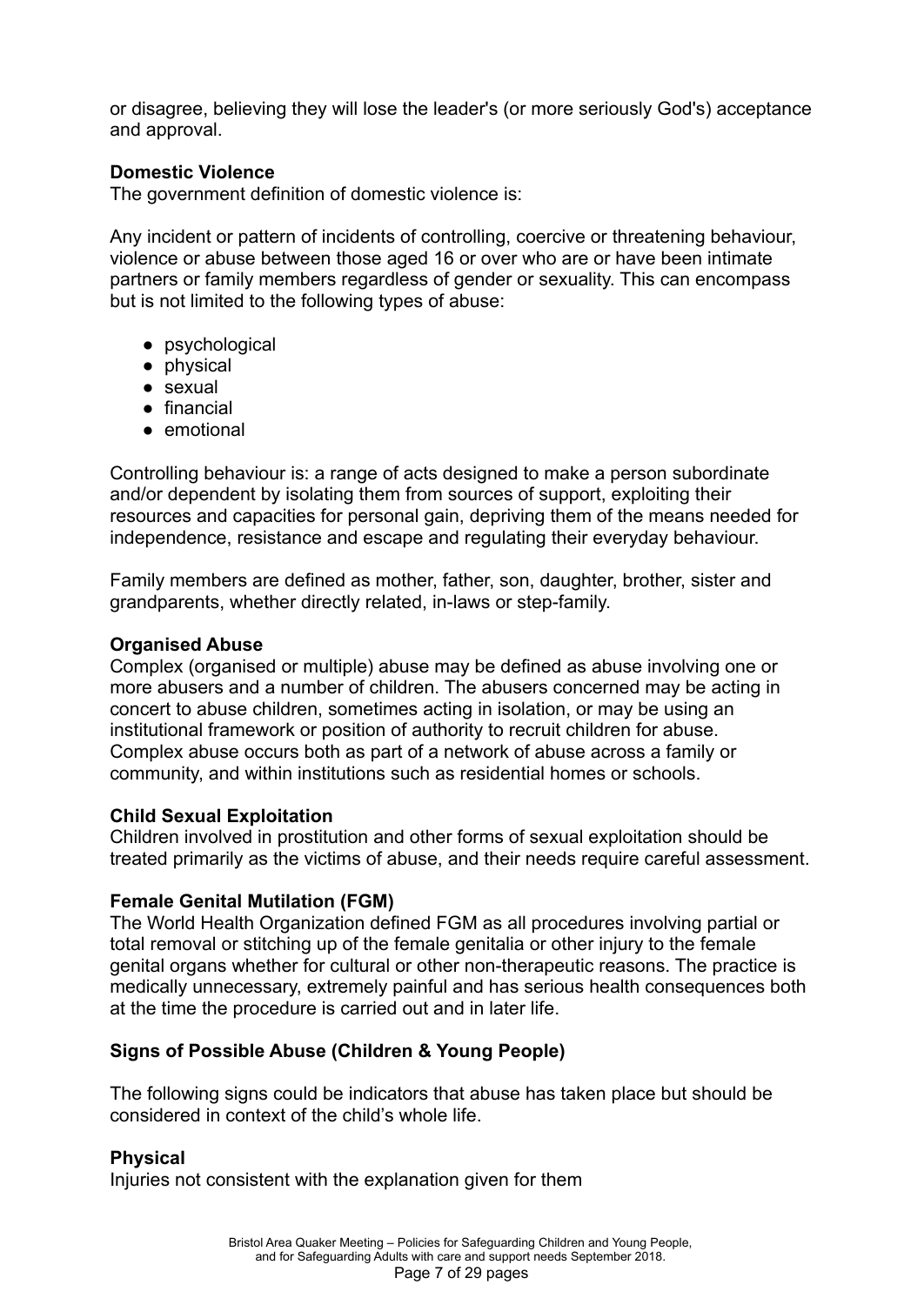Injuries that occur in places not normally exposed to falls, rough games, etc Injuries that have not received medical attention

Reluctance to change for, or participate in, games or swimming

Repeated urinary infections or unexplained tummy pains

Bruises on babies, bites, burns, fractures etc, which do not have an accidental explanation\*

Cuts/scratches/substance abuse\*

#### **Sexual**

Any allegations made concerning sexual abuse

Excessive preoccupation with sexual matters and detailed knowledge of adult sexual behaviour

Age-inappropriate sexual activity through words, play or drawing

Child who is sexually provocative or seductive with adults

Inappropriate bed-sharing arrangements at home

Severe sleep disturbances with fears, phobias, vivid dreams or nightmares,

sometimes with overt or veiled sexual connotations

Eating disorders - anorexia, bulimia\*.

## **Emotional**

Changes or regression in mood or behaviour, particularly where a child withdraws or becomes clinging.

Depression, aggression, extreme anxiety

Nervousness, frozen watchfulness

Obsessions or phobias

Sudden under-achievement or lack of concentration

Inappropriate relationships with peers and/or adults

Attention-seeking behaviour

Persistent tiredness

Running away/stealing/lying

## **Neglect**

Under nourishment, failure to grow, constant hunger, stealing or gorging food, untreated illnesses, Inadequate care, etc

\*These indicate the possibility that a child or young person is self-harming.

## **How to respond to a child wishing to disclose abuse**

## **Effective Listening**

Ensure the physical environment is welcoming, giving opportunity for the child or adult to talk in private but making sure others are aware the conversation is taking place.

- It is especially important to allow time and space for the person to talk
- Above everything else listen without interrupting
- Be attentive and look at them whilst they are speaking
- Show acceptance of what they say (however unlikely the story may sound) by reflecting back words or short phrases they have used
- Try to remain calm, even if on the inside you are feeling something different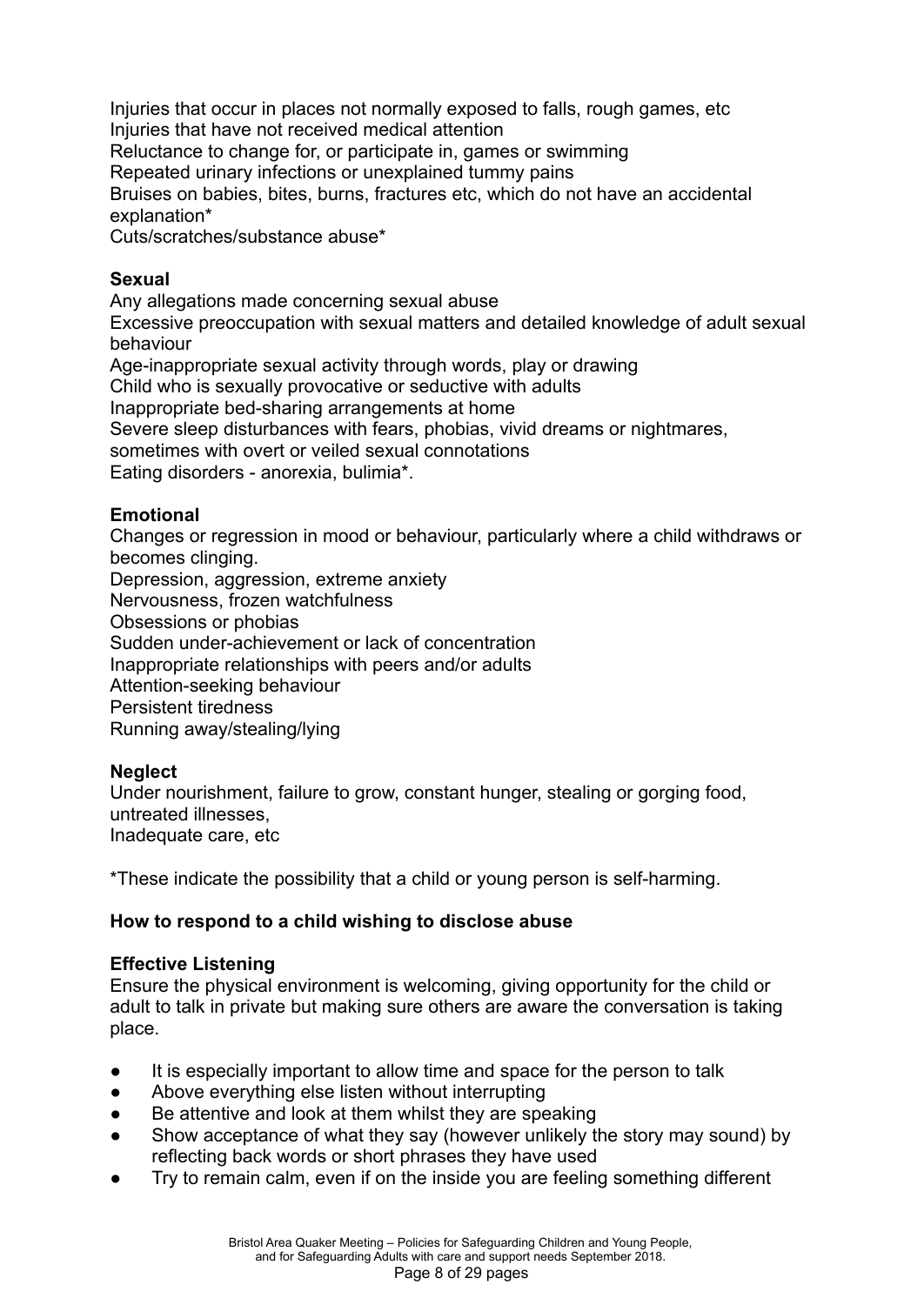- Be honest and don't make promises you can't keep regarding confidentiality
- If they decide not to tell you after all, accept their decision but let them know that you are always ready to listen.
- Use language that is age appropriate and, for those with disabilities, ensure there is someone available who understands sign language, Braille etc.

#### **HELPFUL RESPONSES**

- You have done the right thing in telling
- I am glad you have told me
- I will try to help you
- It's not your fault

#### **DON'T SAY**

- Why didn't you tell anyone before?
- I can't believe it!
- Are you sure this is true?
- Why? How? When? Who? Where?
- I am shocked, don't tell anyone else.

#### **Safeguarding awareness**

The Meeting is committed to on-going development opportunities for all volunteers, developing a culture of awareness of safeguarding issues to help protect everyone.

The Meeting will also ensure that children are provided with information on where to get help and advice in relation to abuse, discrimination, bullying or any other matter where they have a concern. Children should know who they can talk to within their Meeting. Meetings should identify suitable Friends willing to be advocates for children's matters in their Meetings.

#### **RESPONDING TO ALLEGATIONS OF ABUSE (CHILDREN AND YOUNG PEOPLE)**

Under no circumstances should a volunteer carry out their own investigation into an allegation or suspicion of abuse. Follow procedures as below:

The person in receipt of allegations or suspicions of abuse should report concerns as soon as possible to one of the Safeguarding Coordinators. They are appointed by the Area Meeting to act on their behalf in dealing with the allegation or suspicion of neglect or abuse, including referring the matter on to the statutory authorities.

If the suspicions implicate the Safeguarding Coordinators then the report should be made in the first instance to the **Thirtyone:eight**. Alternatively contact the **local authority** or **police**. All contact details are at **Appendix 6.**

Advice on whether or not to refer a case can be gained from any of the above organisations. It is always best to ask and get advice and take action as advised. If there is a referral, the person making the referral should receive written confirmation of action to be taken. If this does not arrive within two days, then a further call should be made.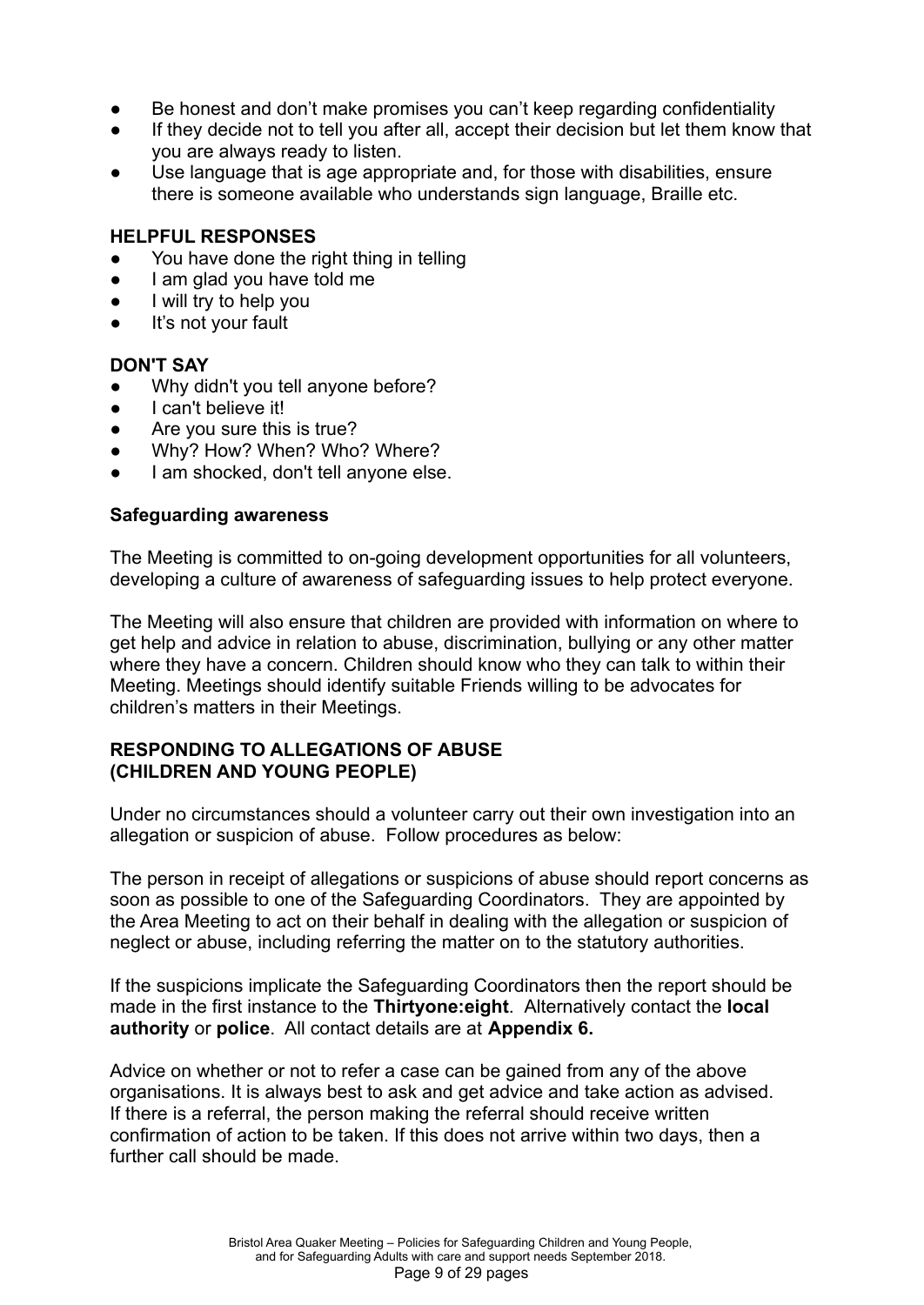Suspicions must not be discussed with anyone other than those appointed above. A written record of the concerns should be made in accordance with these procedures and kept in a secure place.

The role of the Safeguarding Coordinators is to collate and clarify the precise details of the allegation or suspicion and pass this information on to statutory agencies that have a legal duty to investigate.

The Meeting will support the Safeguarding Coordinators in their role, and accept that any information they may have in their possession will be shared in a strictly limited way on a need to know basis.

Whilst allegations or suspicions of abuse will normally be reported to a Safeguarding Coordinator, the absence of the Safeguarding Coordinators should not delay referral to the relevant local authority, the Police or taking advice from **Thirtyone:eight**.

It is, of course, the right of any individual as a citizen to make a direct referral to the safeguarding agencies or seek advice from **Thirtyone:eight**, although the Meeting hope that its members and attenders will use this procedure. If, however, the individual with the concern feels that a Safeguarding Coordinator has not responded appropriately, or where they have a disagreement with the Safeguarding Co-ordinator(s) as to the appropriateness of a referral, they are free to contact an outside agency direct. We hope by making this statement that the Meeting demonstrates its commitment to effective safeguarding and the protection of all those who are vulnerable.

## **Detailed procedures where there is a concern about a child:**

## **ALLEGATIONS OF PHYSICAL INJURY, NEGLECT OR EMOTIONAL ABUSE**

If a child has a physical injury, a symptom of neglect or where there are concerns about emotional abuse, the Safeguarding Coordinator will:

- Contact the appropriate local authority or **Thirtyone:eight** for advice in cases of deliberate injury, if concerned about a child's safety or if a child is afraid to return home.
- It is important to seek advice when deciding whether to inform parents when we have a concern. There will be certain circumstances when it is not appropriate to tell the parents when there are concerns about injury, neglect or emotional abuse. For example, if a child's safety would be compromised if the parents were alerted or if the statutory authorities would not be able to conduct a thorough investigation.
- Seek medical help if needed urgently, informing the doctor of any suspicions.
- For lesser concerns, (e.g. poor parenting), encourage parent/carer to seek help, but not if this places the child at risk of significant harm.
- Where the parent/carer is unwilling to seek help, offer to accompany them. In cases of real concern, if they still fail to act, contact a see above direct for advice.

Seek and follow advice given by **Thirtyone:eight** (who will confirm their advice in writing) if unsure whether or not to refer a case to the local authority.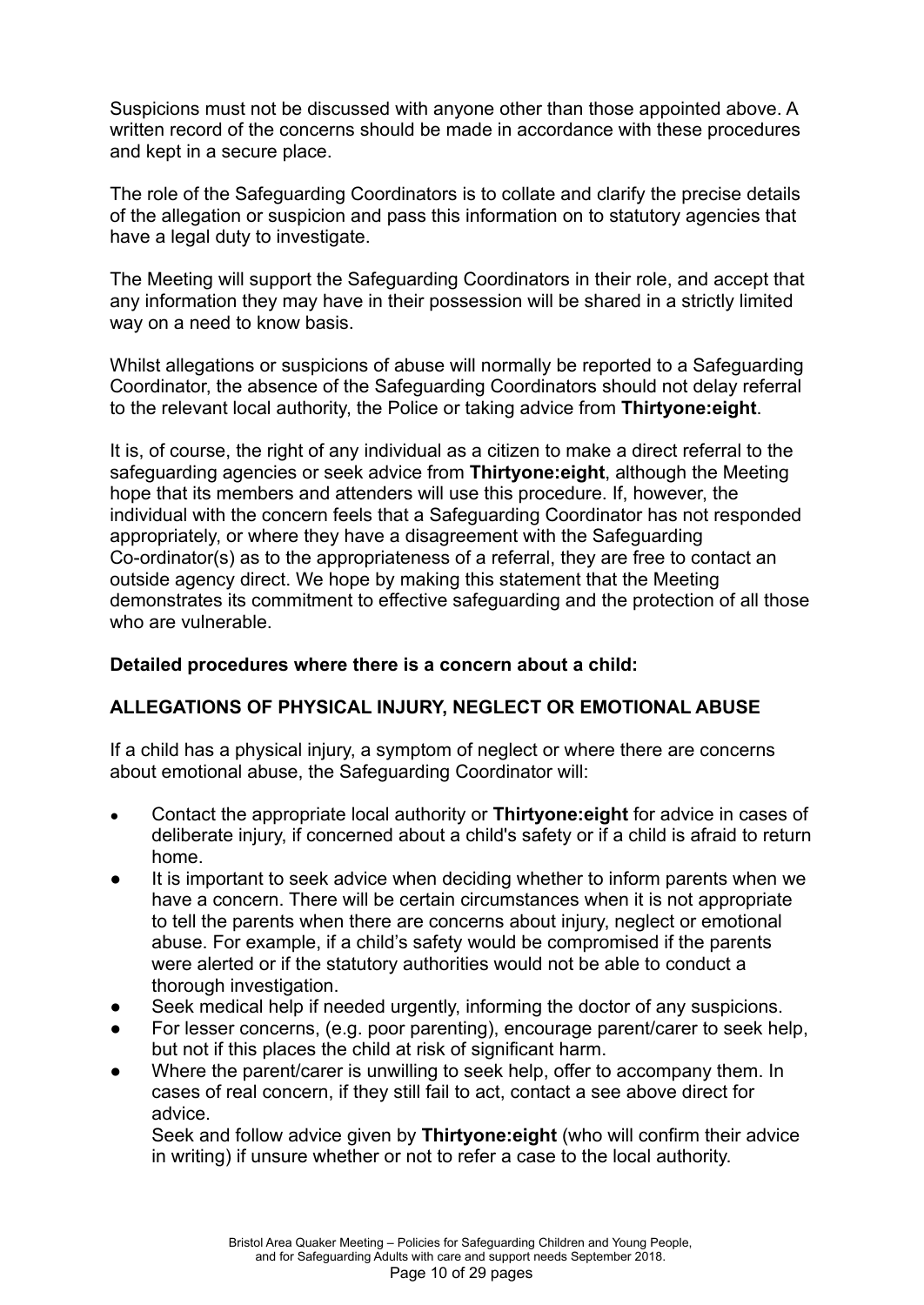## **ALLEGATIONS OF SEXUAL ABUSE**

In the event of allegations or suspicions of sexual abuse, the Safeguarding Co-ordinator will:

- Contact the local authority or Police Child Abuse Investigation Team direct to discuss concerns. They will NOT speak to the parent/carer or anyone else.
- Seek and follow the advice given by **Thirtyone:eight** if, for any reason they are unsure whether or not to contact the local authority or Police. **Thirtyone:eight** will confirm its advice in writing for future reference.

## **ALLEGATIONS OF ABUSE AGAINST A PERSON WHO IS A VOLUNTEER WITH CHILDREN AND YOUNG PEOPLE**

If an accusation is made against a volunteer whilst following the procedure outlined above, the Safeguarding Coordinator will contact **Thirtyone:eight**. She/he may need to liaise with the local authority concerned with regard to the suspension of the volunteer. The Meeting will also seek advice from as to whether that person presents a risk to children in which case the Disclosure and Barring Service (DBS) needs to be informed.

## **Prevention**

## **Appointment Policy**

The Meeting will ensure that all those appointed to work as volunteers are appointed in accordance with government guidance on safe recruitment. This includes ensuring that:

- Those appointed have completed a volunteer helper's form to be kept by the LM Children and Young People's Committee (CYPC) Convenor.
- Written references have been obtained, and followed up where appropriate
- Disclosure and Barring Service (DBS) criminal records check has been obtained (complying with Code of Practice requirements concerning the fair treatment of applicants and the handling of information) and the applicant is not deemed unsuitable to work with children or young people
- DBS criminal record checks will be reviewed every three years
- There are always two volunteers working in any session of a Children's Meeting
- New volunteers are given induction into health and safety arrangements, guidance on the role and informed about the location and content of this policy.
- All volunteers are kept informed about opportunities for training and reflection

## **Pastoral care**

## **Supporting those affected by abuse**

The Meeting is committed to offering pastoral care through our appointed Overseers and Elders, working with statutory agencies as appropriate, and support to all those who have been affected by abuse who have contact with or are part of the AM.

#### **Working with offenders and those who are the subject of allegations outstanding**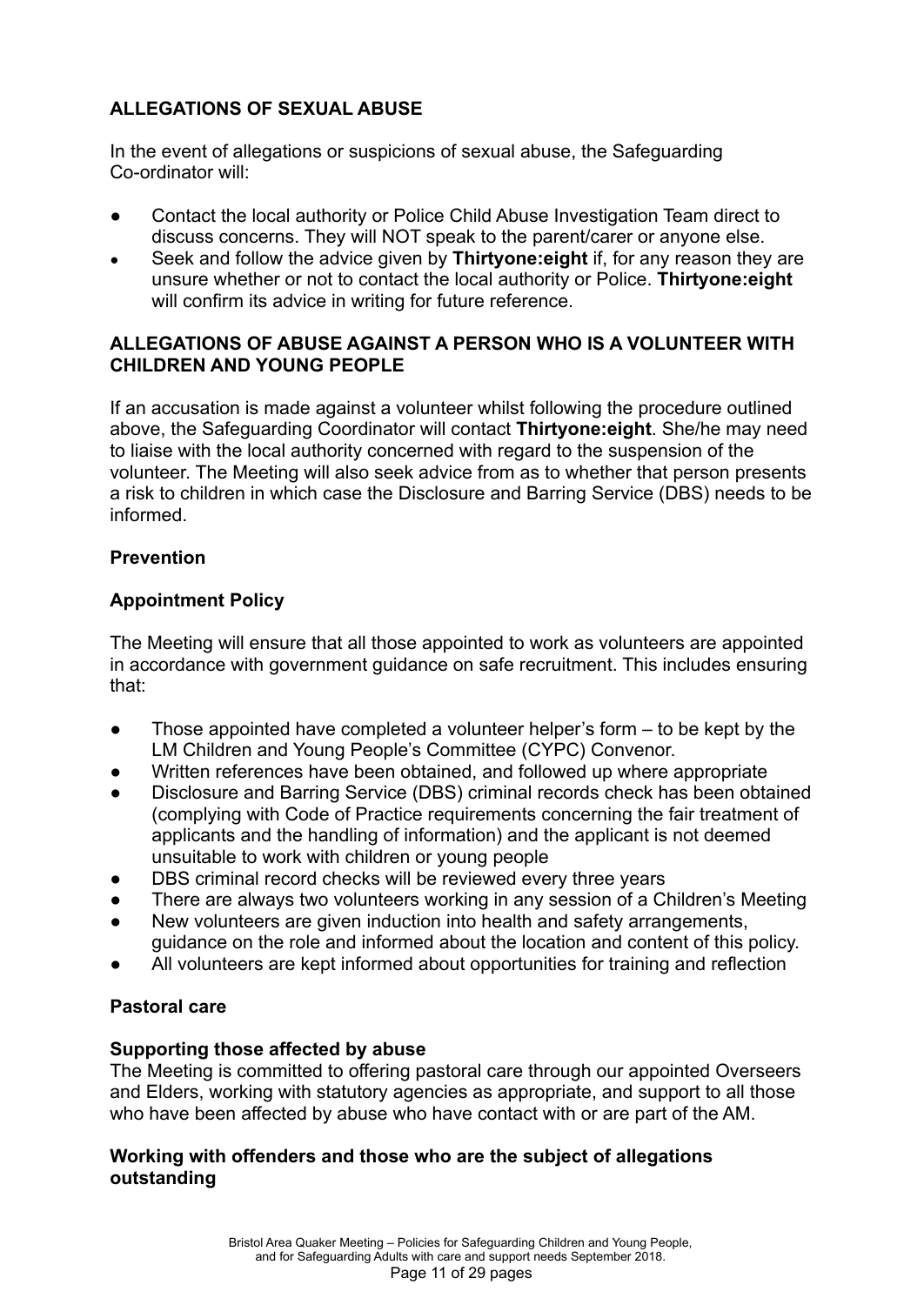When someone attending the AM in any context is known to have abused children, or there are allegations outstanding of such abuse or risk, the appointed Elders and Overseers for the Meeting will set boundaries recorded as a risk assessment. This will record safe practice for that person, be vigilant that they are being upheld and offered pastoral care, while being clear on the Meeting's safeguarding commitment to the protection of children. The risk assessment must be shared with Safeguarding Coordinators and Trustees and be reviewed at least annually. The Meeting will also seek advice from the BYM national safeguarding team as to whether that person presents a risk to children, in which case the Disclosure and Barring Service (DBS) needs to be informed.

#### **Practice Guidelines**

As a religious society working with children and young people we wish to operate and promote safe working practice. This will enable volunteers to run activities safely, develop good relationships and minimise the risk of false accusation.

#### **Working in partnership**

The Area Meeting does not often work in partnership with other organisations. But when it does, it needs to convey clear guidelines regarding its child Safeguarding expectations.

Good communication is essential in promoting safeguarding, to those we wish to protect, to everyone involved in working with children and to all those with whom we work. This safeguarding policy is just one means of promoting safeguarding.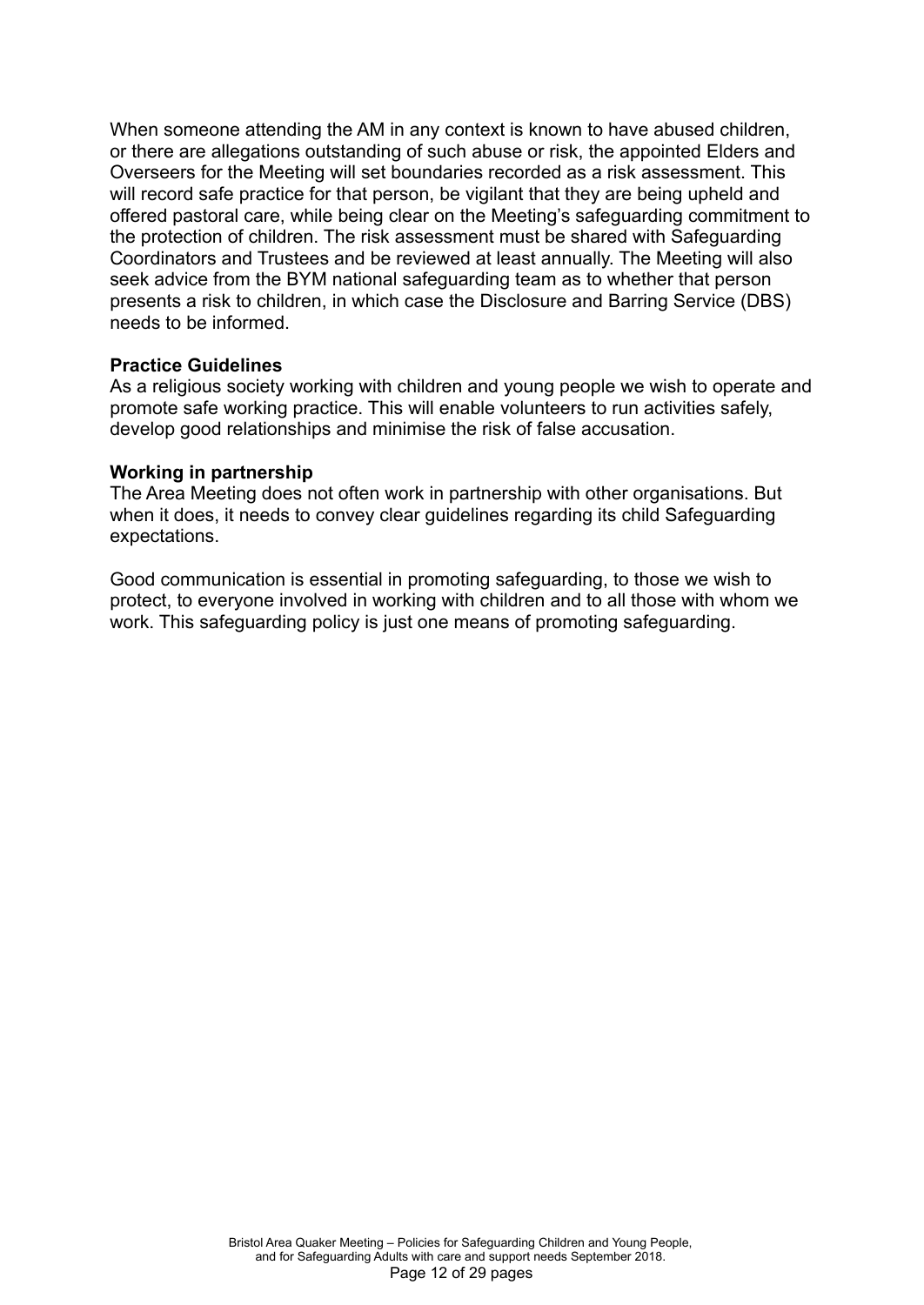# **Safeguarding Policy – Adults with care and support needs**

## **1 Definitions**

## **2 Recognising possible abuse and neglect**

## **3 Actions where possible abuse is recognised including referral and recording procedure**

## **1.1 Who are adults with care and support needs?**

The Care Act 2014 states that an adult is at risk of abuse or neglect if the person:

- has needs for care and support (whether or not the authority is meeting any of those needs)
- **EXECT** is experiencing, or is at risk of, abuse or neglect, and
- as a result of those needs is unable to protect himself or herself against the abuse or neglect or the risk of it.

## **More specifically this could apply to:**

- disabled people who have physical or sensory impairments
- people who have learning difficulties
- people who experience mental ill health
- some older people depending on individual circumstances
- people experiencing feeling of vulnerability

The following factors may also increase the potential for people to be vulnerable: low self-esteem, social exclusion, drug or alcohol misuse, offending history, homelessness, domestic violence, and discrimination/harassment on the grounds of ethnicity, immigration status, and sexuality.

Under the Care Act each local authority must establish a Safeguarding Adults Board (an "SAB") for its area. A SAB must arrange an Safeguarding Adults Review when: An adult in its area dies as a result of abuse or neglect, whether known or suspected, and there is concern that partner agencies could have worked more effectively to protect the adult.

## **1.2 What is meant by abuse?**

Abuse is the violation of an individual's human and civil rights by any other person or persons.

Abuse might be unintentional, the important factor is whether the person is harmed or not.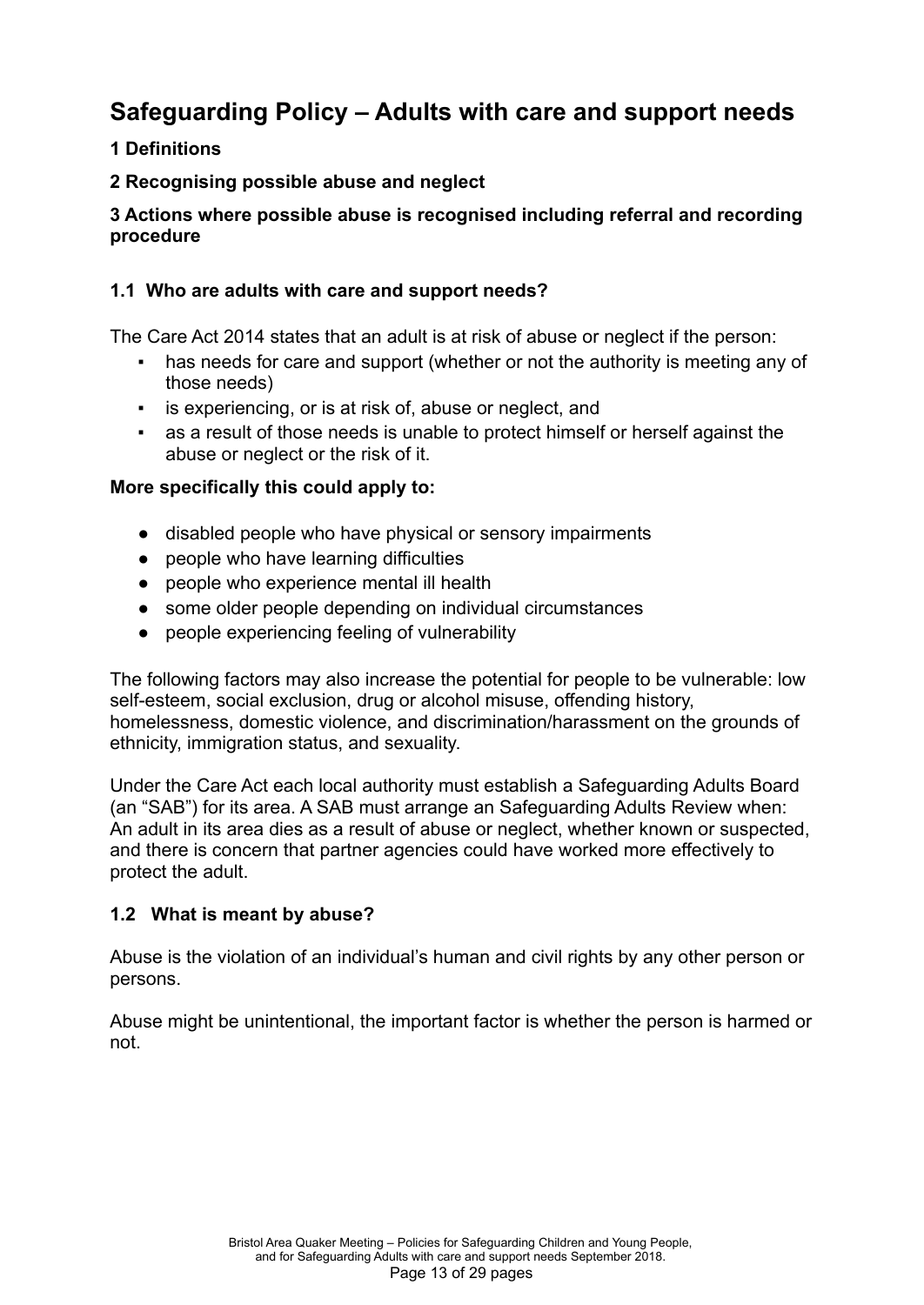#### **Abuse can be:**

**Physical Abuse**, which can include any form of assault, over-medication, restraint or poor manual handling practice.

**Domestic Abuse/Violence,** including psychological, physical, sexual, financial, emotional abuse; so called 'honour' based violence.

**Sexual Abuse**, which can include rape and any sexual act which was not actively consented to or the person did not have the capacity to understand.

**Psychological/Emotional Abuse**, which can include threats, intimidation, coercion, harassment.

**Financial abuse** can include theft, borrowing money without repayment and any pressure in connection with wills or property, possessions or benefits.

**Modern Slavery** encompasses slavery, human trafficking, forced labour and domestic servitude. Traffickers and slave masters use whatever means they have at their disposal to coerce, deceive and force individuals into a life of abuse, servitude and inhumane treatment.

**Neglect** which can include ignoring medical or physical needs, not providing access to appropriate health or social care, the withholding of the necessities of life, such as medication, adequate food, water and heating.

**Discriminatory Abuse**, which includes all forms of harassment, slurs or similar treatment based on a person's disability, ethnic origin, gender or sexuality, this is often called hate crime.

**Organisational Abuse**, including neglect and poor care practice within an institution or specific care setting such as a hospital or care home, for example, or in relation to care provided in one's own home. This may range from one off incidents to on-going ill-treatment. It can be through neglect or poor professional practice as a result of the structure, policies, processes and practices within an organisation

**Self-Neglect**, this covers a wide range of behaviour neglecting to care for one's personal hygiene, health or surroundings and includes behaviour such as hoarding.

#### **Other categories of adult abuse:**

- Exploitation (includes radicalisation)
- Spiritual abuse
- Multiple forms of abuse
- Inappropriate restraint
- Hate crime
- Human trafficking
- Forced Marriage
- Female Genital Mutilation (FGM)

#### **Abuse can happen in any setting**

- At home.
- In sheltered housing.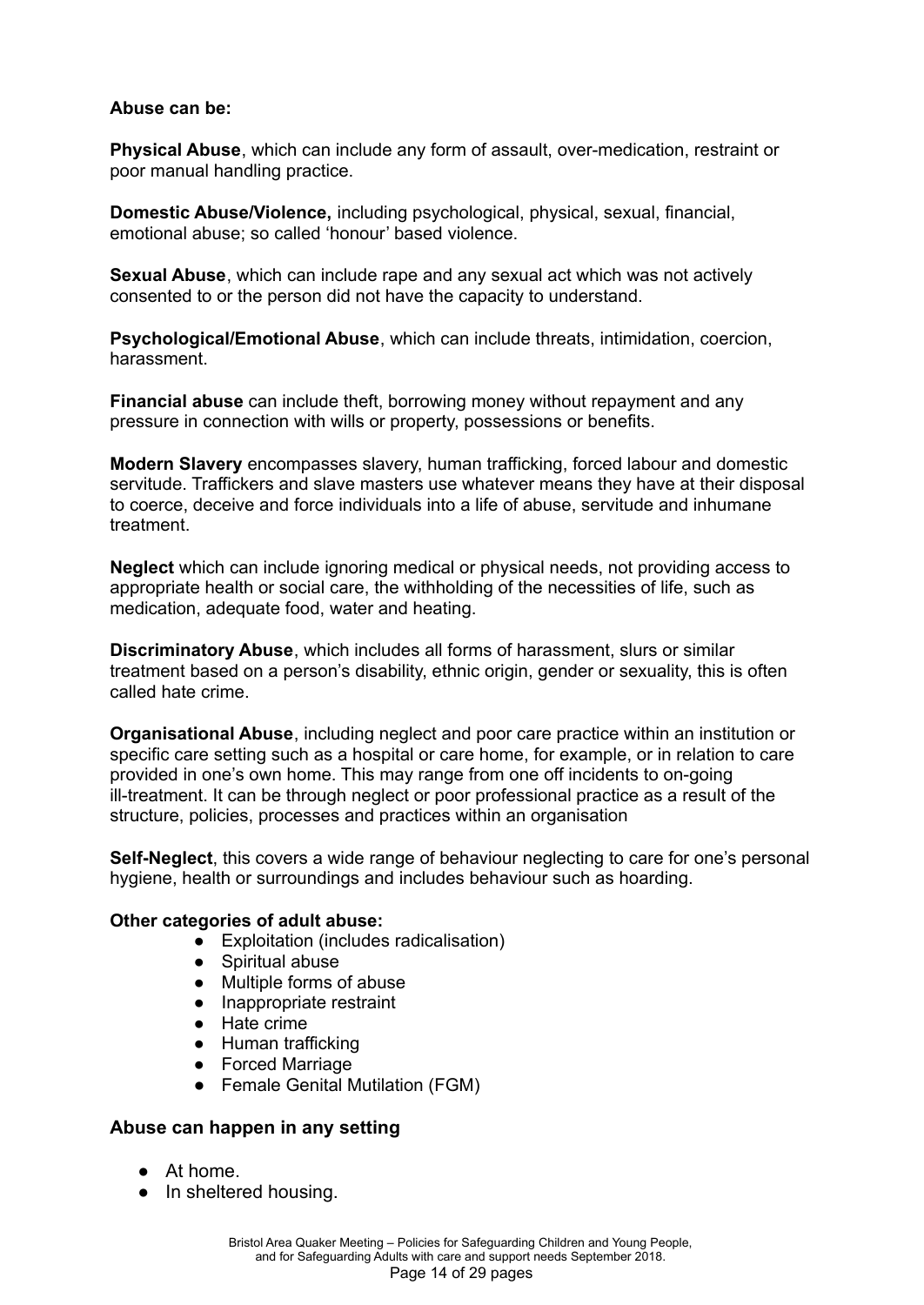- In supported living settings.
- At day centres and other day services.
- In care homes.
- In hospitals.
- Wherever people are dependent on the care of others for their well-being.

Abuse happens to people in all sections of society.

## **2. Recognising possible abuse**

Members and attenders are not expected to diagnose abuse but we need to be aware, recognise and be alert to signs that all is not well with an adult.

Possible indicators are:

- Full or partial (hints) disclosure
- Frequent or unexplained minor injuries or bruising
- Signs of depression or stress which may happen suddenly or gradually emerge
- Neglected personal care
- Weight loss
- Dramatic change of behaviour /personality this can happen very suddenly and unexpectedly and is often associated with fear
- Confusion
- Persistent financial hardship
- Denial that anything is wrong and an emphasis that all is extremely well
- Seeking help from numerous sources/people this may be a direct request for help or attention seeking behaviour
- Acceptance or resignation of a situation as being part of being old and/or disabled
- Deference or submission to a suspected abuser
- Not getting to medical appointments

#### **3. Actions where possible abuse is recognised including referring and recording procedure**

## **3.1 Recognising**

If any person in the Meeting reasonably suspects or is told that an adult with care and support needs is being, has been or is likely to be abused they must take action.

Incidents of abuse may be multiple, either to one person in a continuing relationship or to more than one person at a time. This makes it important to look beyond the single incident to underlying dynamics or patterns of harm. Some actions will constitute a criminal offence.

Under no circumstances should the alleged abuser be alerted, directly or indirectly, as important evidence may be lost. Formal investigations will be carried out by the police and Adult Social Care Services as necessary.

If a concern is raised by an adult with care and support needs remember to: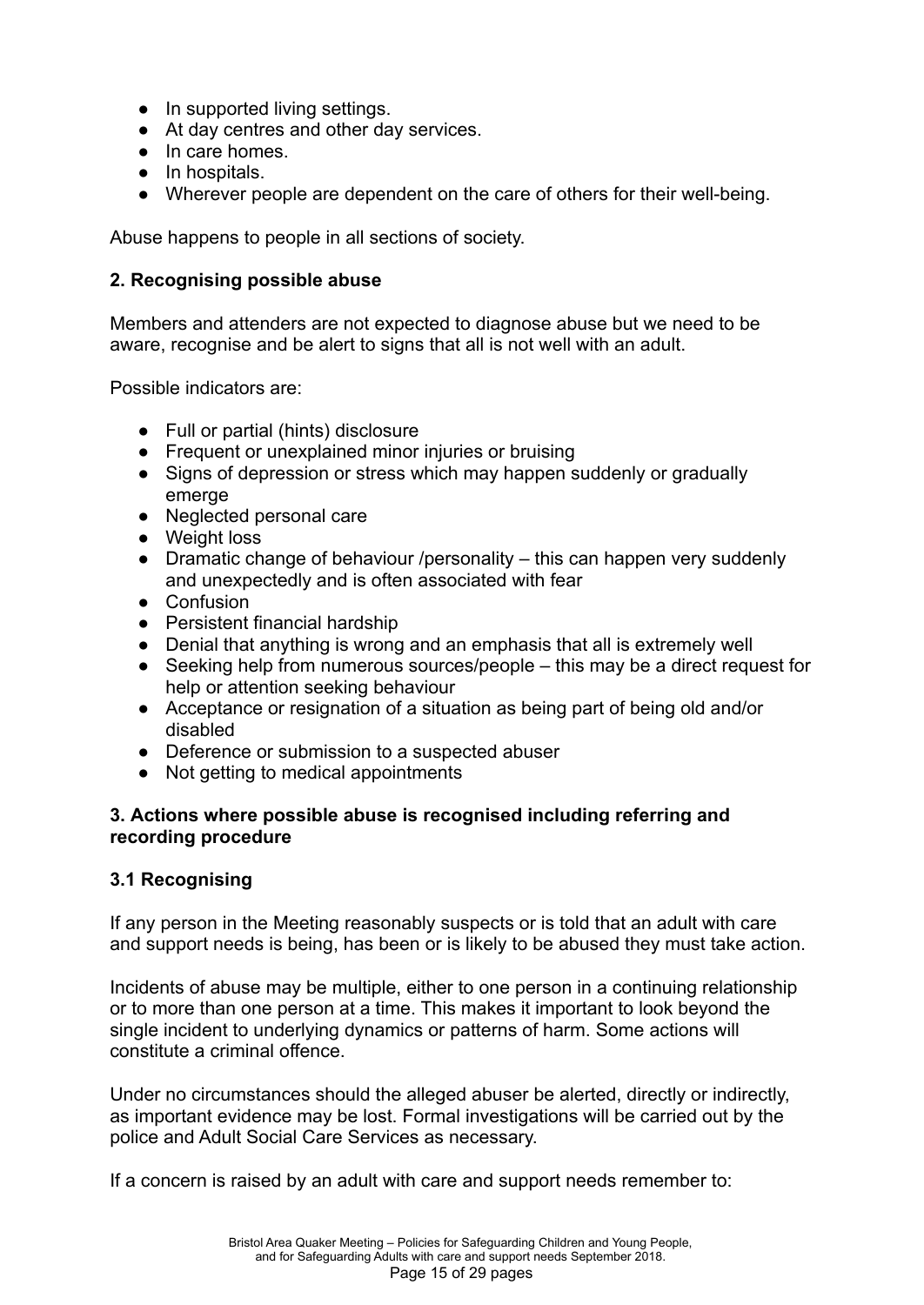- Listen and acknowledge what is being said
- Be reassuring and calm
- Be aware that the person's ability to recount their concern or allegation will depend on age, culture, language and communication skills and disability
- Do not promise full confidentiality
- Ask their consent to take up their concerns
- Explain what you will do next
- If they do not agree consult with your Safeguarding Coordinator
- Try to encourage and support them to share their information
- Give them your contact details and those of the Safeguarding Coordinator
- Give them a timescale for when and how you or one of the Safeguarding Coordinators will contact them again. Never leave an adult with care and support needs to wait to hear from someone, e.g. a Police officer or social worker, without any idea of timescale or place
- Do not contact the adult about whom the allegation or concerns are being raised to tell them about the information, you could be putting an adult with care and support needs in serious danger, e.g. where there is domestic violence taking place, and/or prejudice any investigation

#### **Concerns about a person in a position of trust**

● Where the concerns or allegation are about another adult in a position of trust within the Quakers do not inform the person in question as you might prejudice any police investigations. Always contact one of the Safeguarding Coordinators **immediately**. In their absence contact **Thirtyone:eight** or the **AM Clerk to Employment & Wellbeing Committee**.

If the concerns or allegations are raised by another person or follow from observations made by a member of the Meeting make notes of the information and contact the Safeguarding Coordinator immediately for consultation about what action to take.

If the information about abuse towards an adult with care and support needs is given by the abuser to a member of the Meeting, the person who receives the information must make it clear to the person that the information must be passed to one of the Safeguarding Coordinators for consultation and further action to be taken.

In all events do not delay in contacting one of the Safeguarding Coordinators as the risk of harm to the adult with care and support needs may be urgent. Record all information as soon and as fully as possible and pass on to the Safeguarding Coordinator immediately (or at the latest within 24 hours).

#### **3.2 Referring**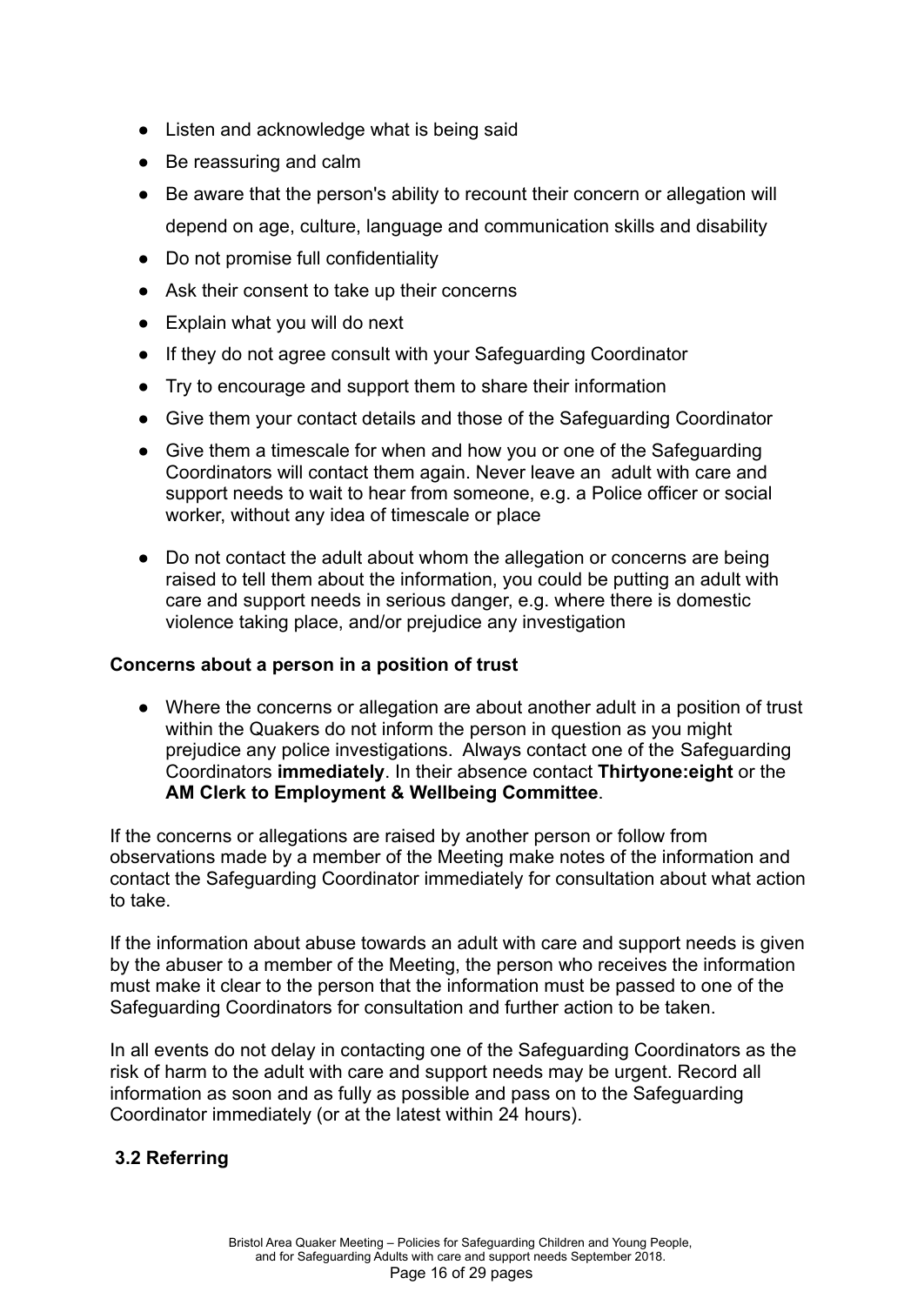When the decision has been made, after consultation with the Safeguarding Coordinator or by the recipient of the information in the case of an emergency, to make a referral to Adult Social Care or the Police, the following steps need to be taken.

The referral will be made in office hours to the local Adult Social Care or the Police.

The duty social worker in the Adult Social Care first response will be to assess how vulnerable the person is and they will expect to receive the following information to assist them to make that assessment:

- Personal details such as name, address, age of the adult with care and support needs.
- Details of carers if known.
- How extensive is the abuse?
- What impact is the abuse having on the well being of the adult?
- Are other people being harmed, intimidated, or threatened?
- Has the abuse been carried out deliberately?
- Has the law been broken?
- What is the risk of this happening again to this adult?
- Are other people at risk?
- Will the person need a medical assessment (for non-life threatening situations)

The social worker and/or police officer will check their records to establish the following:

- 'one-off', isolated incident that has not adversely affected the physical, psychological or emotional well-being of the adult
- no previous history of similar incidents recorded for the adult
- no previous history of abuse by the person alleged responsible
- not part of a pattern of abuse
- no clear criminal offence described in referral there is not a clear intent to harm or exploit the adult

The social worker must ensure that action is taken to make the person safe from the abuse and all efforts must be made to see the person as soon as possible.

The information the duty worker at the Adult Social Care, Emergency Duty Services or the Police Officer should provide the referrer with:

- Their name and contact numbers
- What action they intend to take
- When they are likely to take that action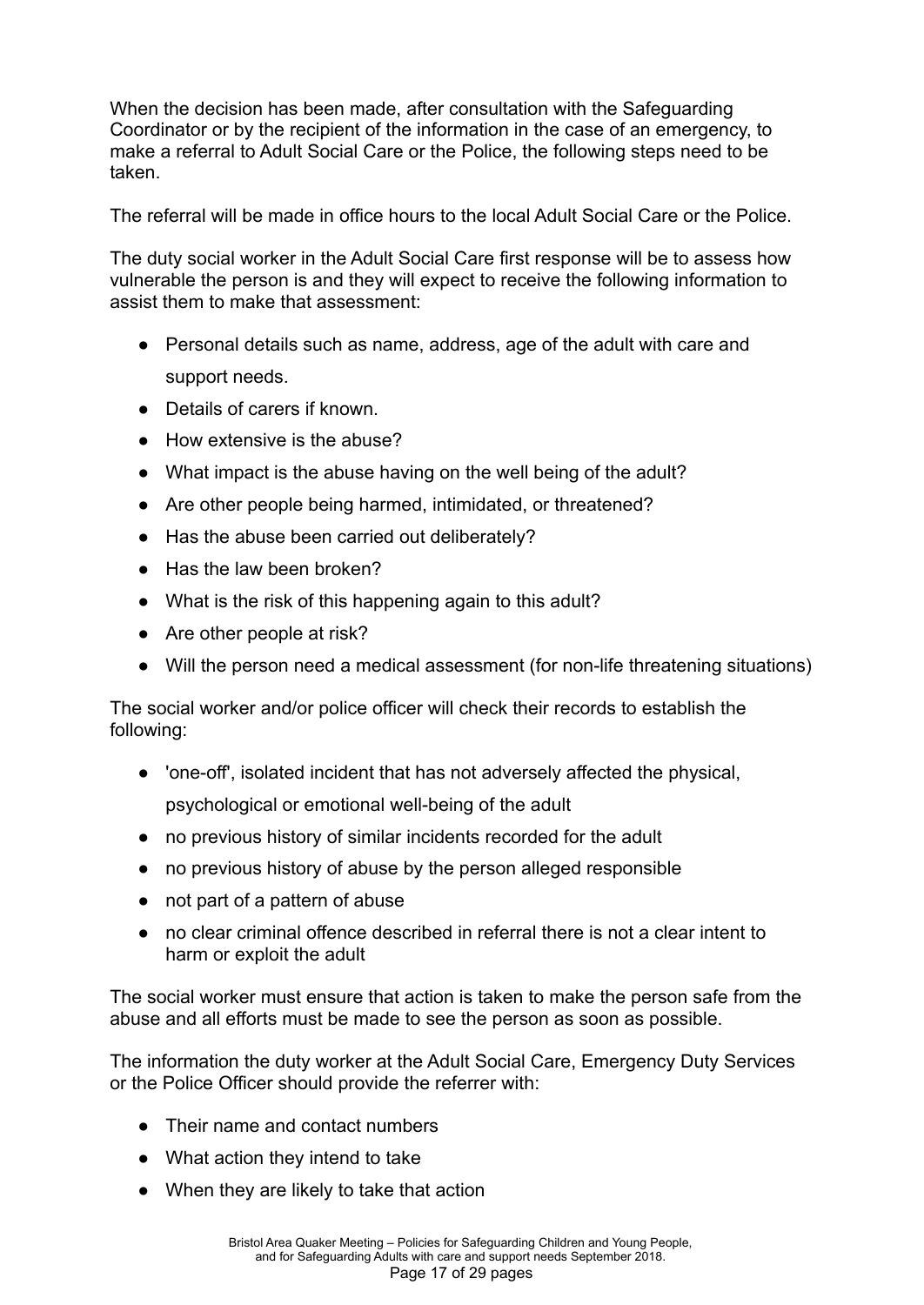- Advice on what the referrer should say to the adult with care and support needs
- Advice on what the referrer should do next if anything
- A timescale for feeding back to the referrer an outcome of any intervention bearing in mind that for reasons of confidentiality the referrer may not be able to be given all details

Once the referral has been made through a telephone call or direct contact, the referrer will be asked to forward the referral in writing.

The written referral and all additional notes must be passed on by the referrer to the **Safeguarding Coordinator by noon the next working day.**

The **Safeguarding Coordinator** will send the written referral to the Adult Social Care within **48 hours**. The Adult Social Care should acknowledge the referral in writing **within 3 working days**.

## **3.3 Recording**

Whenever concerns are raised about an adult with care and support needs, whether through an allegation or the observation of a set of circumstances, it is crucial to make and keep an accurate written record.

All records must be kept in a confidential and secure place and must only be shared, in order to safeguard the adult with care and support needs, with the Safeguarding Coordinators, or a professional from Adult Social Care or the Police.

#### **The following steps should be observed:**

- whenever possible and practical, take notes during any conversation
- ask for consent to do this and explain the importance of recording information
- explain that the person giving you the information can have access to the records you have made in respect of their own information
- where it is not appropriate to take notes at the time, make a written record as soon as possible afterwards and always before the end of the day
- record the time, date, location, format of information (e.g. letter, telephone call, direct contact) and the persons present when the information was given
- the record must always be signed and dated by the person making the record
- include as much information as possible but be clear about which information is fact, hearsay, opinion and do not make assumptions or speculate
- include the context and background leading to the disclosure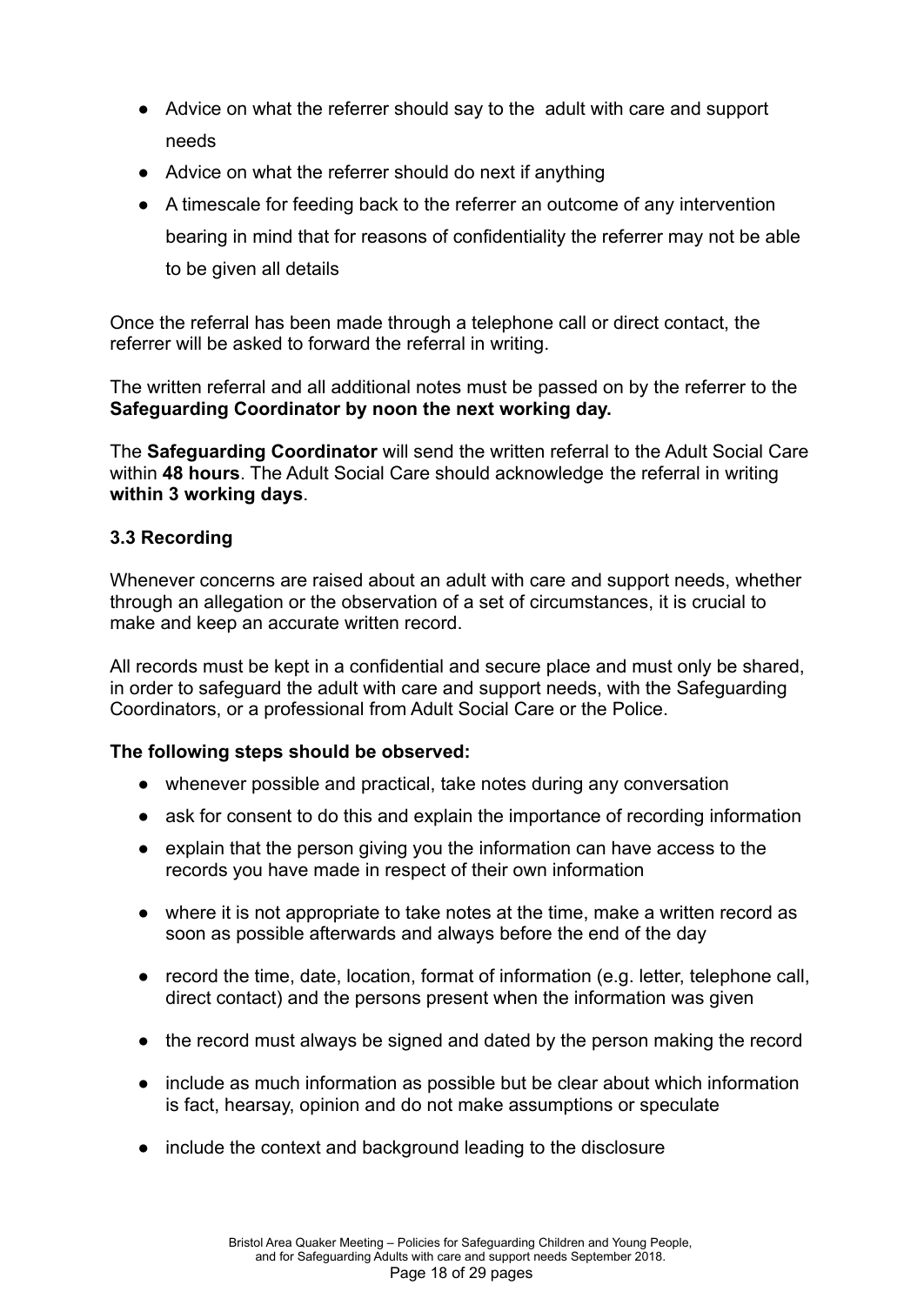- maintain a log of actions on the disclosure and record times, dates and names of people contacted and spoken to as well as their contact details
- ●
- include full details of referrals to Adult Social Care and the Police
- pass all original records, including rough notes, by noon the next working day to one of the Safeguarding Coordinators.

The Safeguarding Coordinator will create a Safeguarding Case File which will be kept securely and will contain all records, logs, events and information relating to the particular adult.

Where any meetings or discussions are held about a particular adult with care and support needs, the Safeguarding Coordinator will take minutes which will be agreed and signed at the time. An agreed record will then be placed on the Safeguarding Case File.

Where a referral is made to the statutory agencies, it will be followed up in writing by either the Safeguarding Coordinator. A copy of the correspondence sent must be kept on the relevant case file.

These files should be kept for a period of 75 years.

A Record must be kept of all actions agreed with the insurers and these will be placed on the file. The Trustees must consider whether any particular incident should be reported to the Insurers and/or to the Charity Commission. Records of any report made to insurers and/or the Charity Commission must be retained.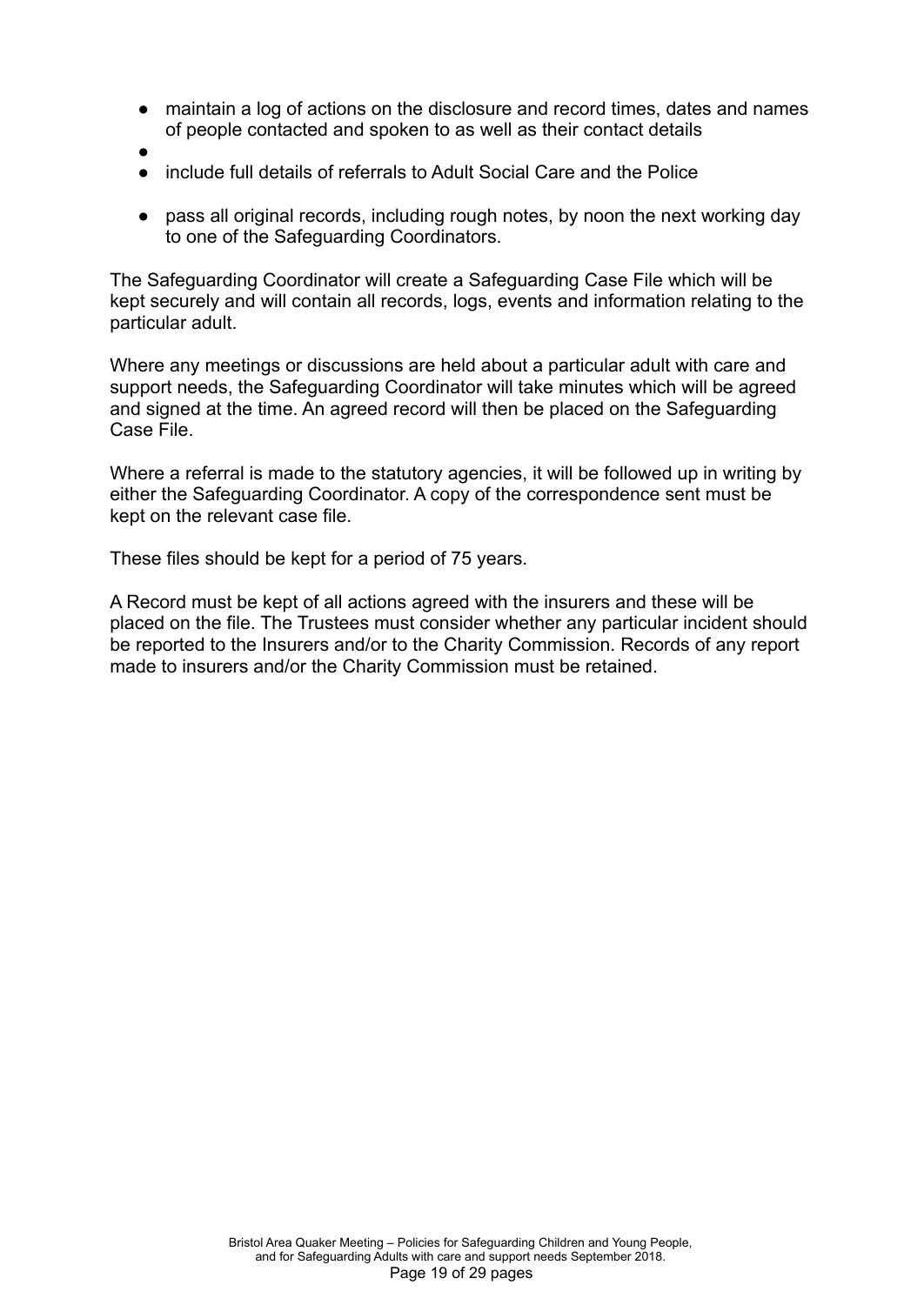## **AREA MEETING SAFEGUARDING STATEMENT (CHILDREN)**

Bristol Area Quaker Meeting, hereafter referred to as Area Meeting, recognises the importance of its work with children and young people and its responsibility to protect everyone entrusted to its care.

The following statement was agreed by the Area Meeting on: 17 May 2012. Area Meeting is committed to the safeguarding of children and ensuring their well-being.

## **Specifically:**

- We recognise that we all have a responsibility to help prevent the physical, sexual, emotional abuse and neglect of children and young people (those under 18 years of age) and to report any such abuse that we discover or suspect.
- We believe every child should be valued, safe and happy. We want to make sure that children we have contact with know this and are empowered to tell us if they are suffering harm.
- All children and young people have the right to be treated with respect, to be listened to and to be protected from all forms of abuse.
- We undertake to exercise proper care in the appointment and selection of all those who will work with children and young people.

#### **We are committed to:**

- Following the requirements for UK legislation in relation to safeguarding children and young people and good practice recommendations.
- Respecting the rights of children as described in the UN Convention on the Rights of the Child.
- Implementing the requirements of legislation in regard to people with disabilities.
- Insuring that volunteers adhere to the agreed procedures of our safeguarding policy.
- Keeping up to date with national and local developments relating to safeguarding.
- Following Quaker guidelines in relation to safeguarding children and young people in need of protection.
- Supporting the safeguarding co-ordinator/s in their work and in any action they may need to take in order to protect children/young people.
- Ensuring that everyone agrees to abide by these recommendations and the guidelines established by the AM.
- Supporting parents and families
- Nurturing, protecting and safeguarding of children and young people
- Supporting, resourcing, training, monitoring and providing supervision to all those who undertake this work.
- Supporting all in the Area Meeting affected by abuse.
- Adopting and following the 'Staying Safe and Secure' safeguarding standards developed by **Thirtyone:eight**.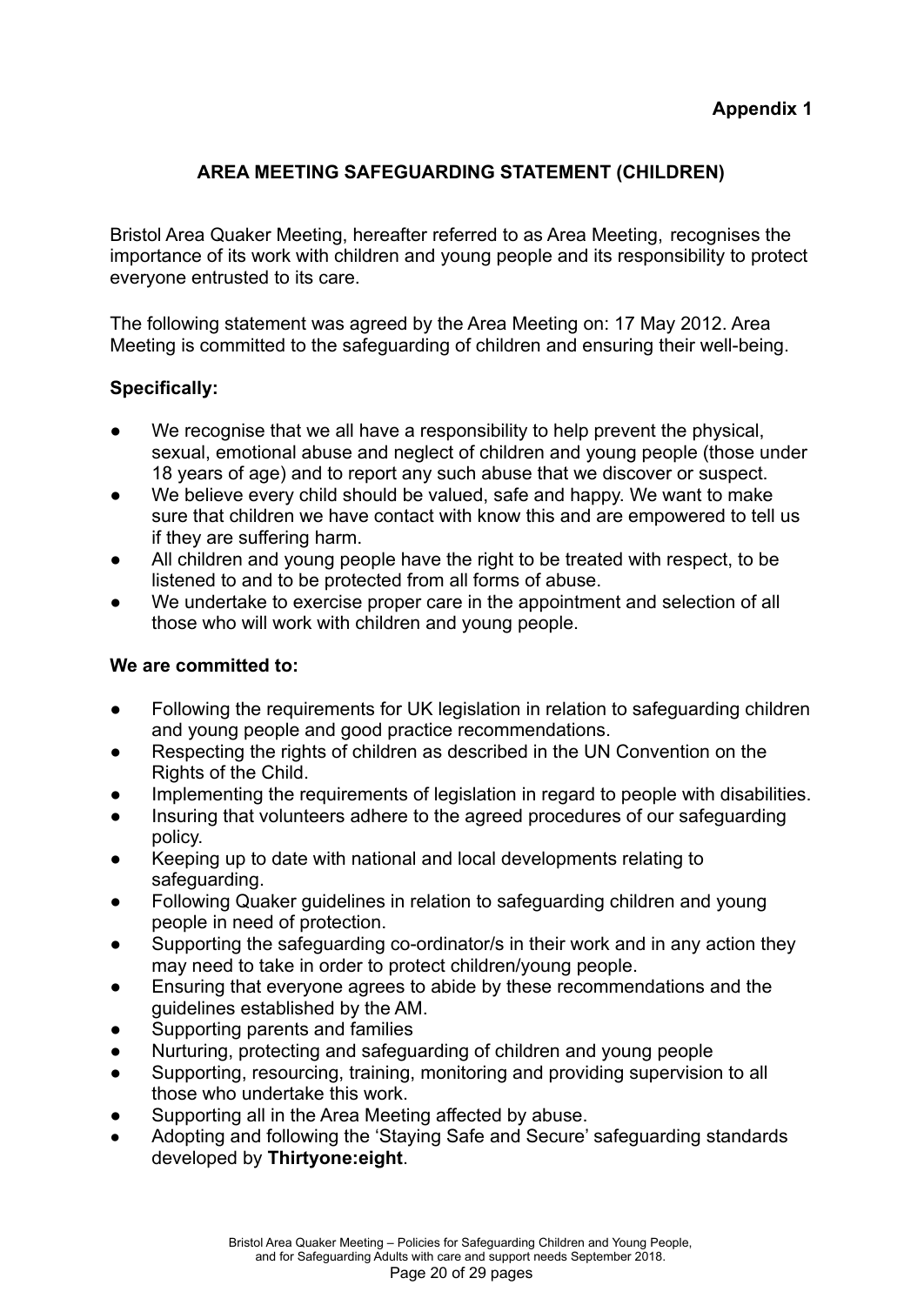#### **We recognise:**

- The local authority has lead responsibility in the areas in which the child lives for investigating all allegations or suspicions of abuse where there are concerns about a child.
- Where an allegation suggests that a criminal offence may have been committed then the police should be contacted as a matter of urgency.
- Where working outside of the UK, concerns will be reported to the appropriate agencies in the country, in which we operate, and their procedures followed, and in addition we will report concerns to our agency's headquarters.
- Safeguarding is everyone's responsibility.

#### **We will review this statement and our policy and procedures annually.**

If you have any concerns for a child or young person then speak to one of the Safeguarding Coordinators who has been approved for this Area Meeting:

A copy of this policy is published on Bristol Area Quaker Meeting's website, and available from the Safeguarding Coordinators the Clerk of Area Meeting Trustees and the Clerk of each Local Meeting.

A copy of our safeguarding policy has been lodged with **Thirtyone:eight**, and the BYM Safeguarding Officer. Each Local Meeting retains its own hard copy.

Signed \_\_\_\_\_\_\_\_\_\_\_\_\_\_\_\_\_\_\_\_\_\_\_\_\_ Date \_\_\_\_\_\_\_\_\_\_\_\_\_\_\_\_\_\_\_\_\_\_

Clerk to Trustees, Bristol Area Quaker Meeting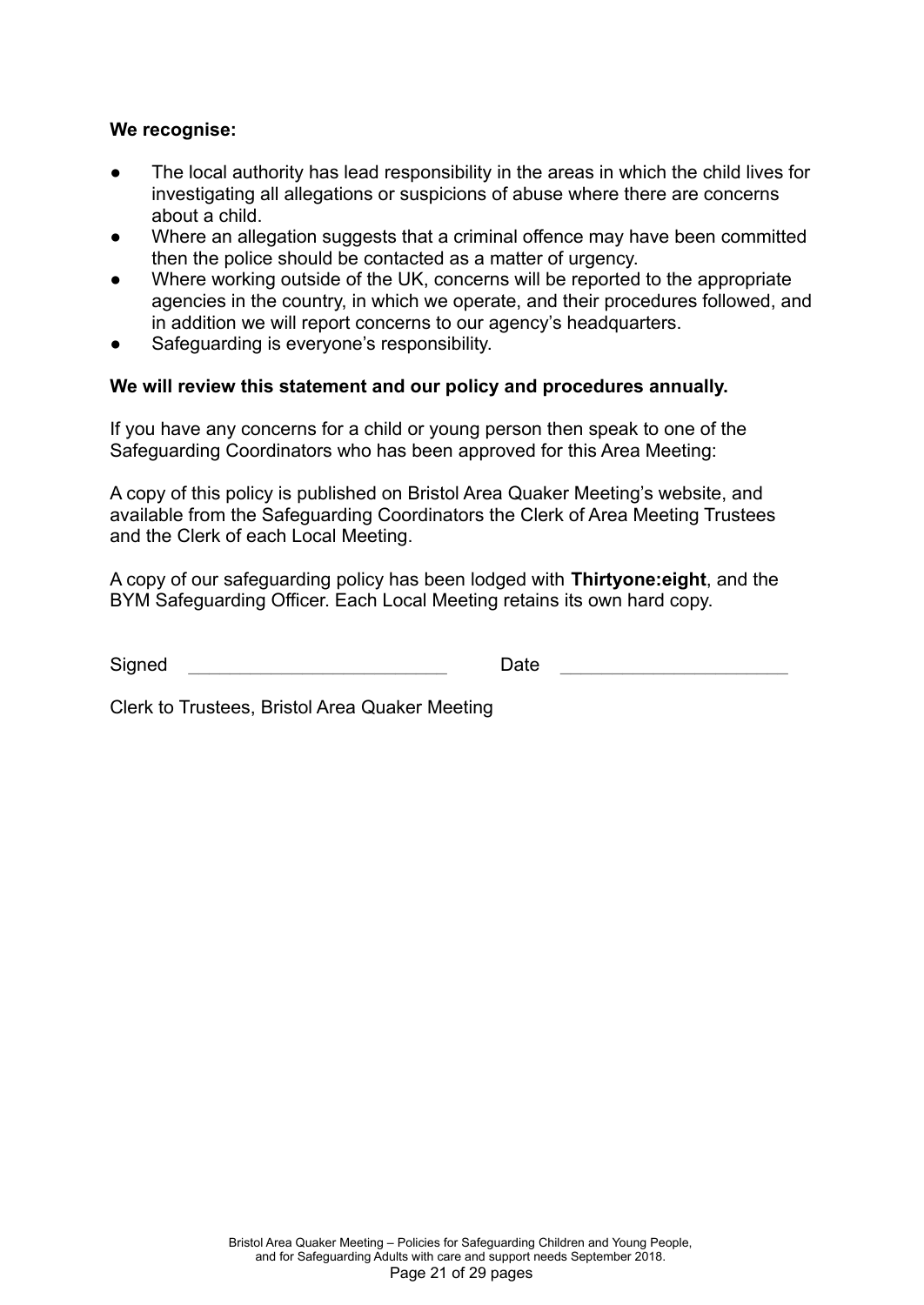## **AREA MEETING SAFEGUARDING STATEMENT (ADULTS)**

Bristol Area Quaker Meeting, hereafter referred to as Area Meeting recognises its responsibility to protect everyone entrusted to our care.

The following statement was agreed by the Area Meeting on 8 April 2011**,** minute 19/11 The Policy will be reviewed and readopted annually.

This AM is committed to the safeguarding of vulnerable adults and ensuring their well-being. Specifically:

- We recognise that we all have a responsibility to help prevent the physical, sexual, psychological / emotional, financial, discriminatory, institutional abuse and neglect of adults with care and support needs and to report any such abuse that we discover or suspect.
- We believe everyone should be valued, safe and happy. We want to make sure that everyone we have contact with knows this and is empowered to tell us if they are suffering harm.
- Everyone has the right to be treated with respect, to be listened to and to be protected from all forms of abuse.
- We undertake to take all reasonable steps to create a safe environment for everyone.

#### **We are committed to:**

- Safeguarding everyone and following good practice in relation to adults with care and support needs.
- Implementing the requirements of legislation in regard to people with disabilities.
- Keeping up to date with national and local developments relating to safeguarding.
- Following Quaker guidelines in relation to safeguarding people in need of protection.
- Supporting the safeguarding co-ordinators in their work and in any action they may need to take in order to protect adults with care and support needs.
- Ensuring that everyone agrees to abide by these recommendations and the guidelines established by the AM.
- Supporting, resourcing, training, monitoring to all those who undertake this work.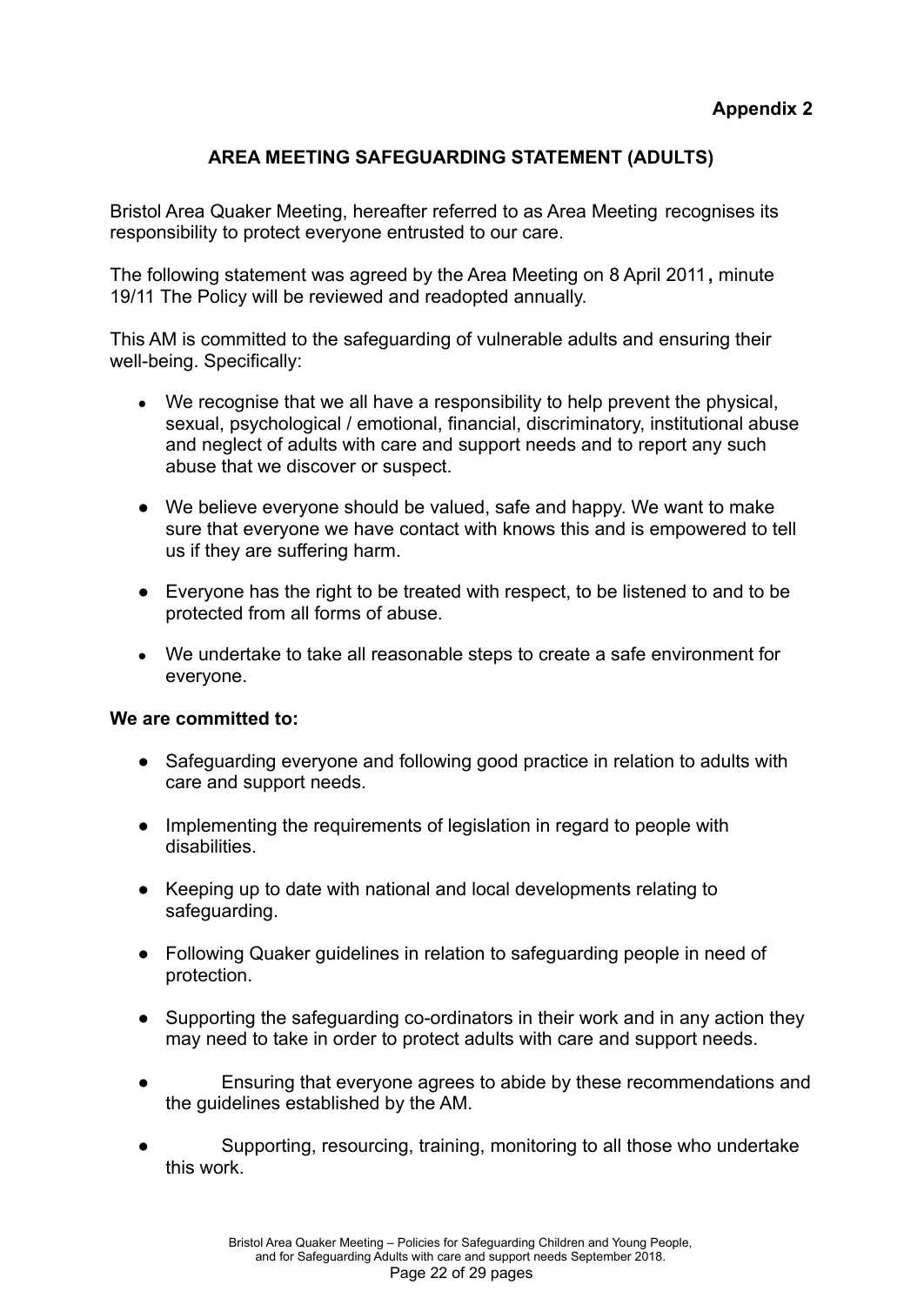Supporting all in the AM affected by abuse.

#### **We recognise that:**

- The local authority has lead responsibility for investigating all allegations or suspicions of abuse where there are concerns about an adult with care and support needs.
- Where an allegation suggests that a criminal offence may have been committed then the police should be contacted as a matter of urgency.
- Safeguarding is everyone's responsibility.

#### **We will review this statement and our policy and procedures annually.**

A copy of the policy and procedures is available from the Safeguarding Coordinators, the Area Meeting Clerk and at each Local Meeting in Bristol. It is published on Bristol Area Quaker Meeting's website.

A copy of our safeguarding policy has been lodged with **Thirtyone:eight**, and the BYM Safeguarding Officer. Each Local Meeting retains its own hard copy.

Signed \_\_\_\_\_\_\_\_\_\_\_\_\_\_\_\_\_\_\_\_\_\_\_\_\_\_ Date \_\_\_\_\_\_\_\_\_\_\_\_\_\_\_\_\_\_\_\_\_\_\_\_

Clerk to Trustees, Bristol Area Quaker Meeting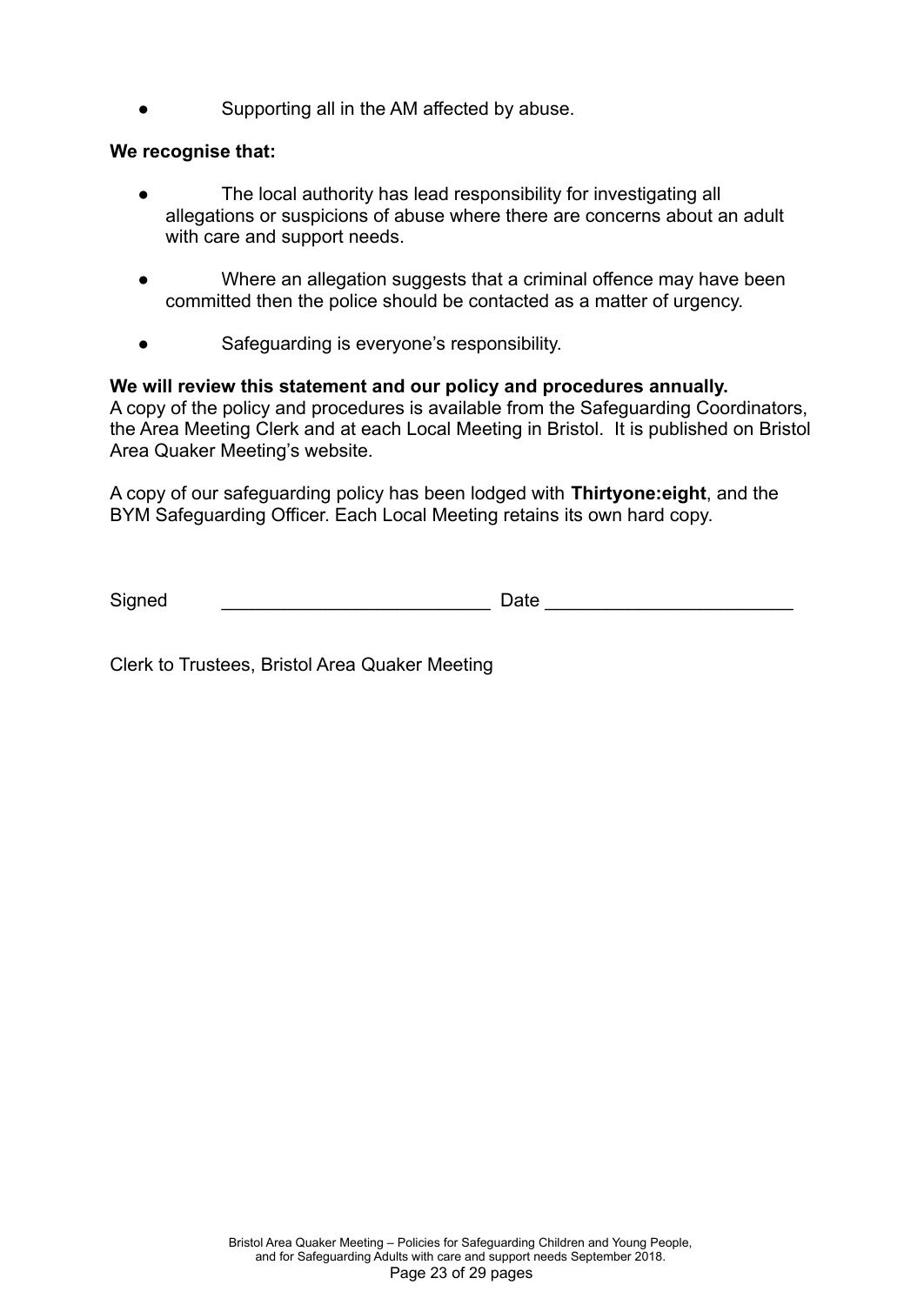### **Volunteer Helpers with Children and Young People**

#### **Bristol Area Quaker Meeting: Personal Details Form**

Thank you for your interest in supporting the children and young people in our meeting as a volunteer helper.

Filling in and returning this form is one way you help us ensure that our meeting is a welcoming and safe place for children and young people. A second way is to obtain up-to-date clearance through the Disclosure and Barring Service.

Please:

- complete and sign this form and return it to X, at address/e-mail/phone; and
- contact Y, our verifier, at address/e-mail/phone to ask for assistance in completing the online DBS clearance application.

Once the DBS process and DBS clearance is concluded and we on Nominations Committee have received your two references, your name can be brought forward for appointment at our next Meeting for Worship for Business.

 $\mathcal{L}^{\text{max}}$ 

Name:

Address and postcode:

Phone email:

Your experience of being with children/young people:

Your interests/skills and/or experience, which could be useful in working with children/young people:

#### **References**:

Please give details of two people (not related to you) who could provide references for you – at least one of whom should have known you for at least two years; to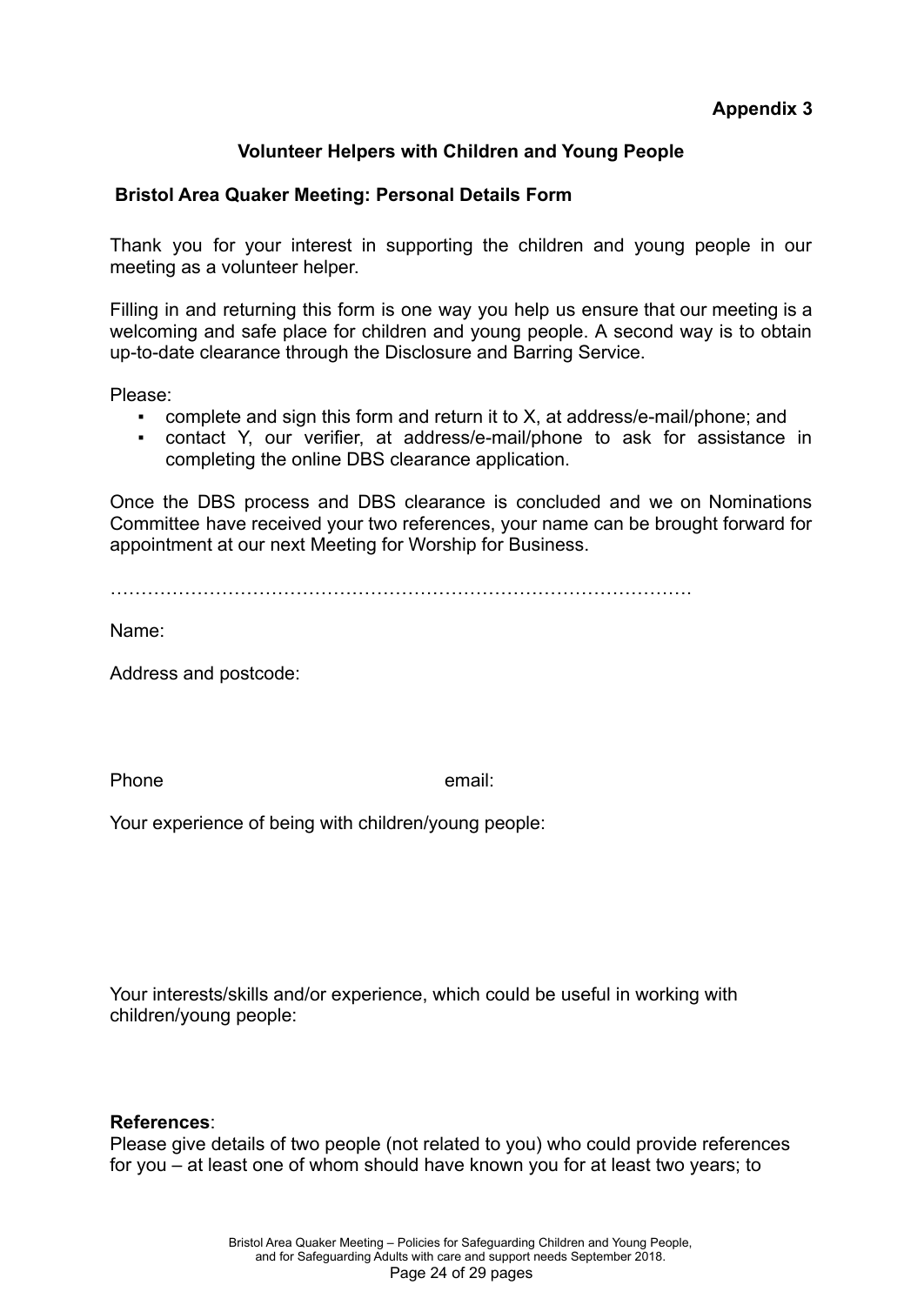comment on your experience of, attitudes towards, and behaviour with, children and young people (at least one should be a Quaker).

(1) Name:

Address with postcode:

Phone: email:

Connection with you:

(2) Name:

Address with postcode:

Phone: email:

Connection with you:

Any additional information you'd like to provide:

Please sign and date the following:

*I give permission for inquiries to be made about me as necessary:*

Name: Contract the Contract of the Contract of the Date:

Thank you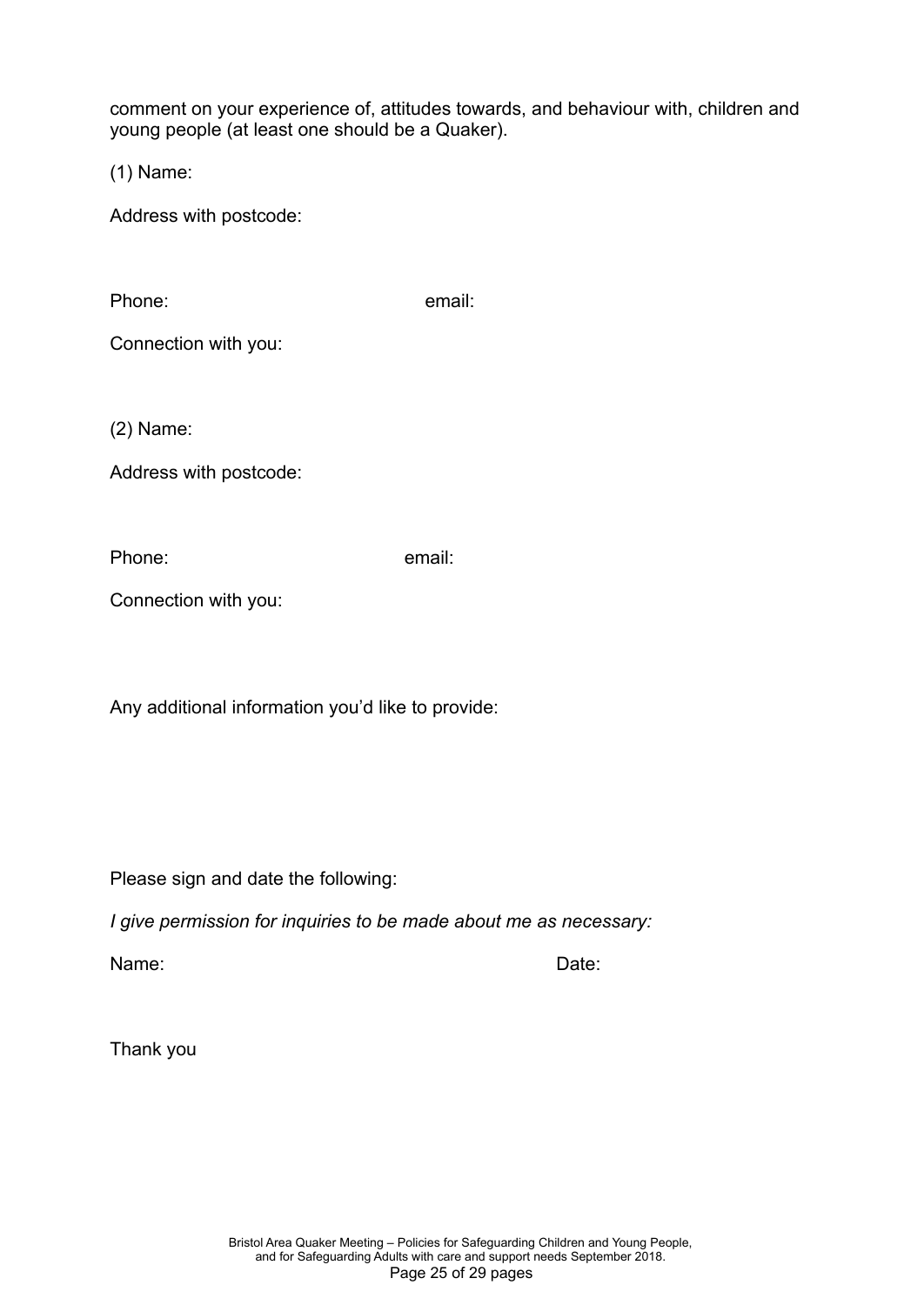#### **Volunteer Helpers with Children and Young People**

#### **Bristol Area Quaker Meeting: Reference Request**

Referee's name and address

Please reply to: (your name, address, telephone number and email address))

Date:

Dear X

Y has applied to be a volunteer with our Children and Young People's meeting.

As part of our safeguarding process, all volunteer helpers complete an enhanced criminal records check and provide details of two referees. Y gave us your name as one of these.

Could you please complete the form below and return it to me as soon as possible?

In Friendship,

Z's signature Z's role Name of Local Meeting ………………………………………………………………………………………………

Name (in capitals)

I have known **Y** since (approximately) ……………

In the capacity of **friend/Quaker Friend/colleague other** (please delete as appropriate and clarify 'other' if that is what applies).

To the best of my knowledge s/he is suitable to work with children: **Yes/No** (delete as appropriate)

Please add overleaf any additional notes you think would be useful:

I understand that the applicant can request to see this reference.

Signature…………………………………………………………….Date:………………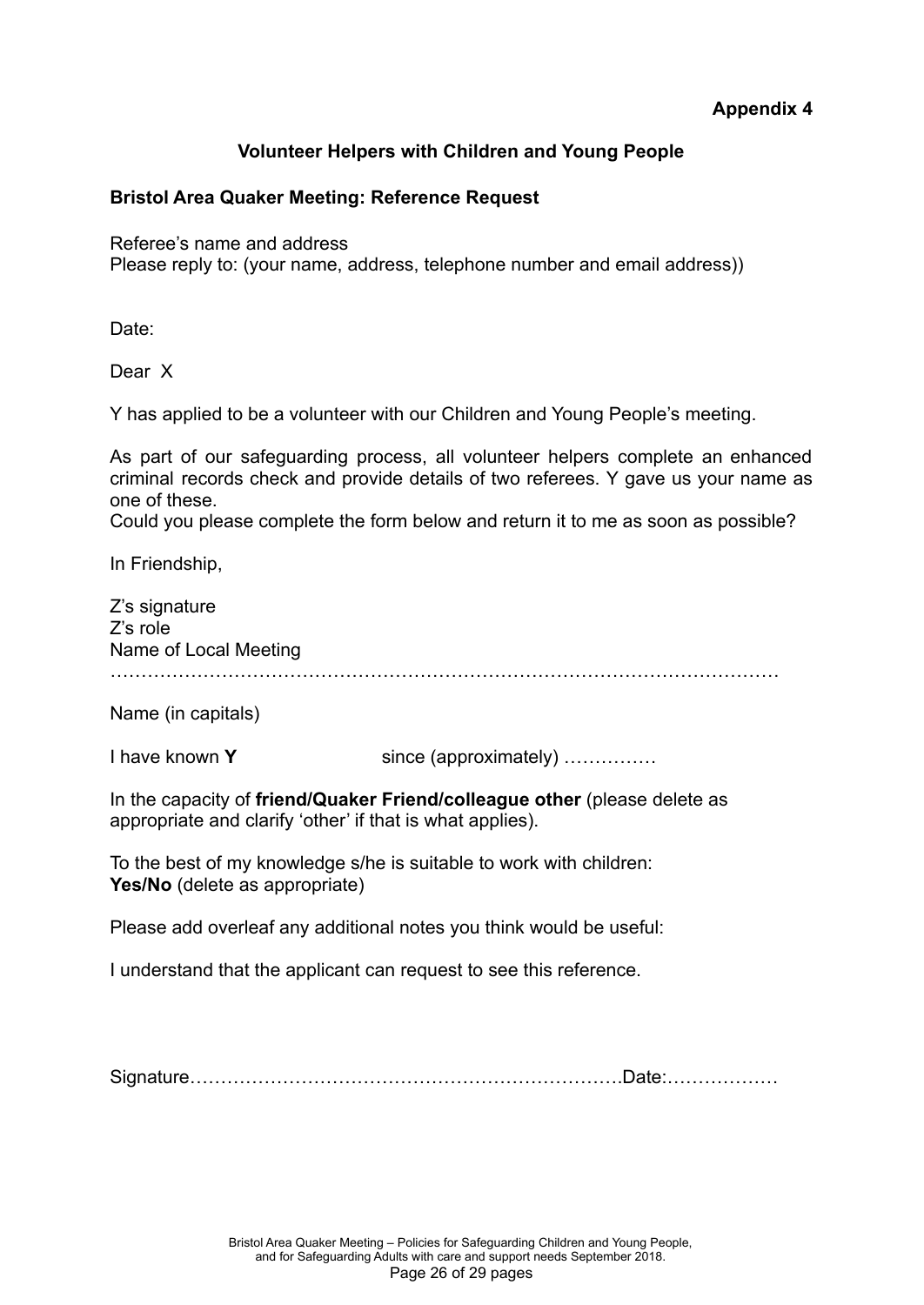### **Disclosure and Barring Service**

#### **Guidance for making an online application**

Bristol Area Meeting's policy requires a new DBS check (Disclosure and Barring Service) every three years unless you subscribe to the Online Update Service. We encourage Friends to subscribe to the Update Service.

Criminal records checks are one aspect of ensuring that people working (paid or volunteering) with children, young people or adults at risk are suitable to do so. The checks help identify people who may be unsuitable for this work; for roles involving certain activity a check is made to ensure someone is not legally barred from working with children or adults at risk.

#### **Disclosure and Barring Services ('DBS' in England and Wales) and Protecting Vulnerable Groups ('PVG' in Scotland)**

The Disclosure and Barring Service (DBS) is a government agency for England and Wales which provides information about criminal records history to help make safer recruitment decisions. In Scotland, this work is carried out by Disclosure Scotland and the checks are known as Protecting Vulnerable Groups scheme (PVG).

DBS (or the PVG scheme in Scotland) checks if an individual has any criminal convictions, if they are barred from working with children or adults at risk and if the police hold any other relevant information about that person. All applications for Enhanced DBS Disclosures have to be submitted by a Registered Body or an Umbrella Body that is recognised by the DBS. Quakers in Britain use [Due Diligence](https://www.ddc.uk.net/) [Checking Ltd \(DDC\)](https://www.ddc.uk.net/).

#### **How to apply for a DBS or PVG check**

Each local meeting has access to DDC through its appointed verifier. The local meeting clerk will be tell you who this is. S/he will be able to start the application process with DDC. Applications for volunteers are free to meetings.

DDC has a 'Quick start guide' for using the system and its support team can be contacted on 0116 260 3055 or [contact@ddc.uk.net.](mailto:contact@ddc.uk.net)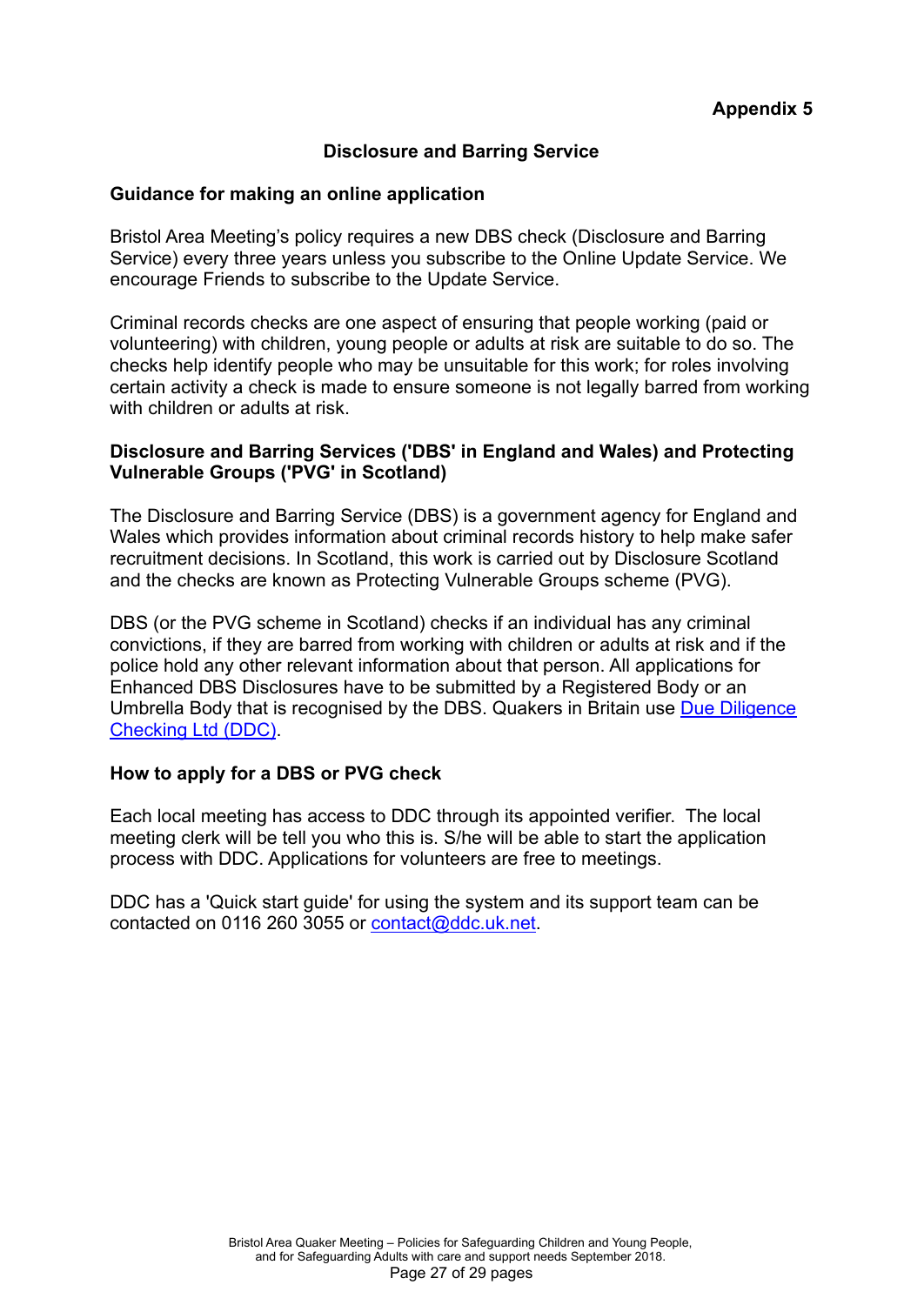**Appendix 6**

#### **Contact Details and Links to Further Information**

#### **Safeguarding Coordinators**

**Lois Cox (Telephone: 0117 299 3061 Jon Fieldhouse** (**Email: [safeguarding@bristolquakers.org.uk](mailto:safeguarding@bristolquakers.org.uk)**

**[Thirtyone:eight](https://thirtyoneeight.org/): 0303 003 1111 (Membership No 5351)**

**[Staying Safe and Secure](https://thirtyoneeight.org/media/2122/stayingsafeandsecure.pdf)**

**BYM Safeguarding Team:** *e:* **[safe@quaker.org.uk](mailto:safe@quaker.org.uk)** *t:* **020 7663 1103**

**AM Clerk to Employment & Wellbeing Committee:** Geralyn Meehan *e***:** [eandw.clerk@bristolquakers.org.uk](mailto:eandw.clerk@bristolquakers.org.uk) *t***:** 07843 472502

**Clerk of Trustees** Cathy Nile

*e***:** [trustees.clerk@bristolquakers.org.uk](mailto:trustees.clerk@bristolquakers.org.uk) *t***:** 0117 924 5503

**Children's Services**

**Bristol: 0117 903 6444 South Gloucestershire: 01454 866000 North Somerset: 01275 888 808 Out of hours for all three local authorities: 01454 615 165 Police 101**

**Adults' Services**

**Bristol Care Direct: 0117 922 2700 South Gloucestershire: 01454 868007 North Somerset: 01275 888 801 Police 101 Out of hours for all three local authorities: 01454 615 165**

**Government Guidance**

**[Working Together to Safeguard Children 2018](https://www.gov.uk/government/uploads/system/uploads/attachment_data/file/729914/Working_Together_to_Safeguard_Children-2018.pdf)**

**[Safeguarding Children in whom Illness is Fabricated or Induced](https://www.gov.uk/government/uploads/system/uploads/attachment_data/file/277314/Safeguarding_Children_in_whom_illness_is_fabricated_or_induced.pdf).**

**[Safeguarding children from abuse linked to a belief in spiritual possession](https://www.gov.uk/government/uploads/system/uploads/attachment_data/file/175437/Action_Plan_-_Abuse_linked_to_Faith_or_Belief.pdf).**

**Britain Yearly Meeting Guidance**

**[Safeguarding](http://www.quaker.org.uk/our-organisation/safeguarding) [Volunteering](http://www.quaker.org.uk/children-and-young-people/volunteering-cyp)**